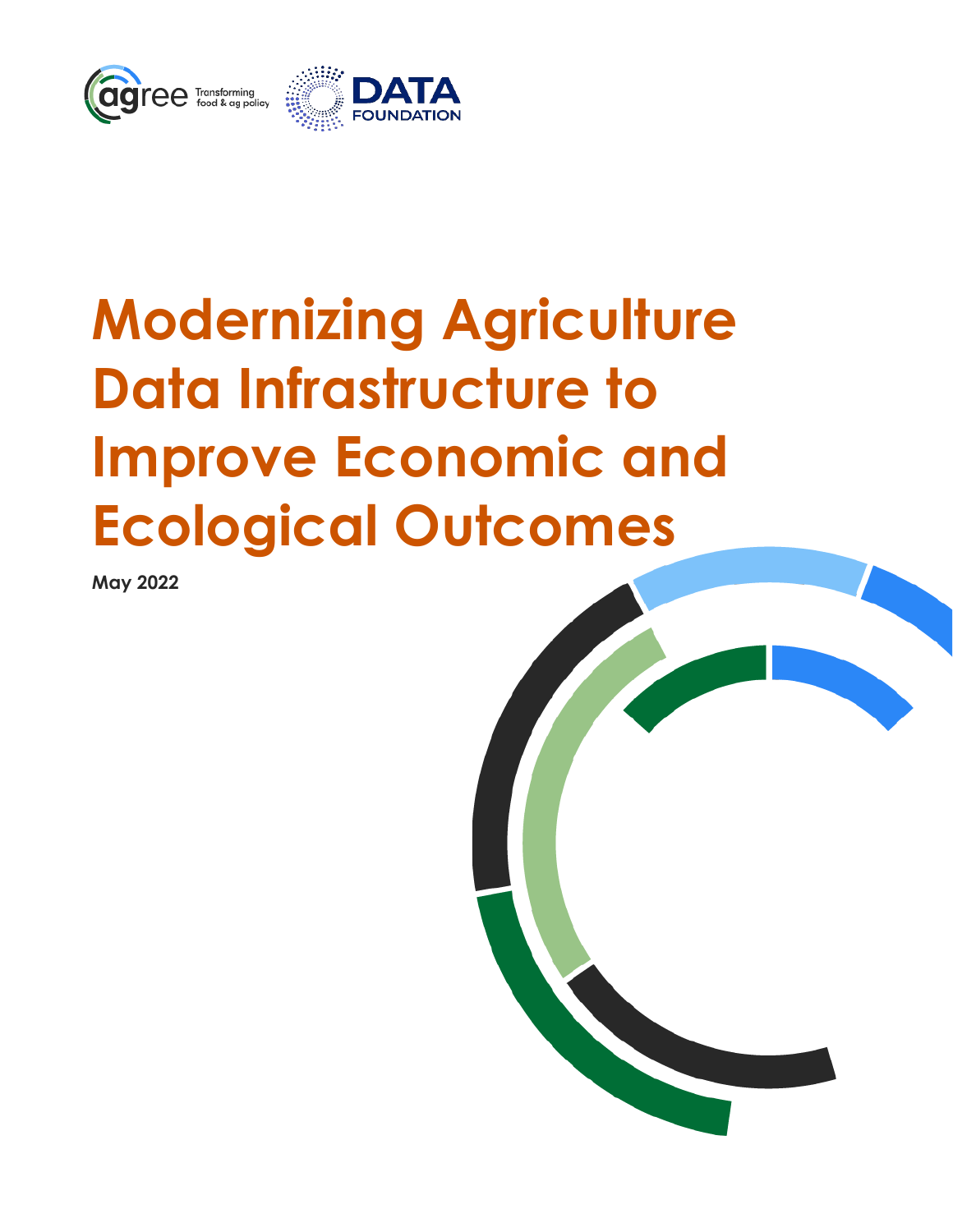## **Table of Contents**

| <b>Challenges for Integrating and Using Agricultural Data 7</b> |  |
|-----------------------------------------------------------------|--|
| Key Considerations for Integrated Agriculture Data Capacity  9  |  |
| <b>Relevant Models for Sharing and Linking Data 11</b>          |  |
|                                                                 |  |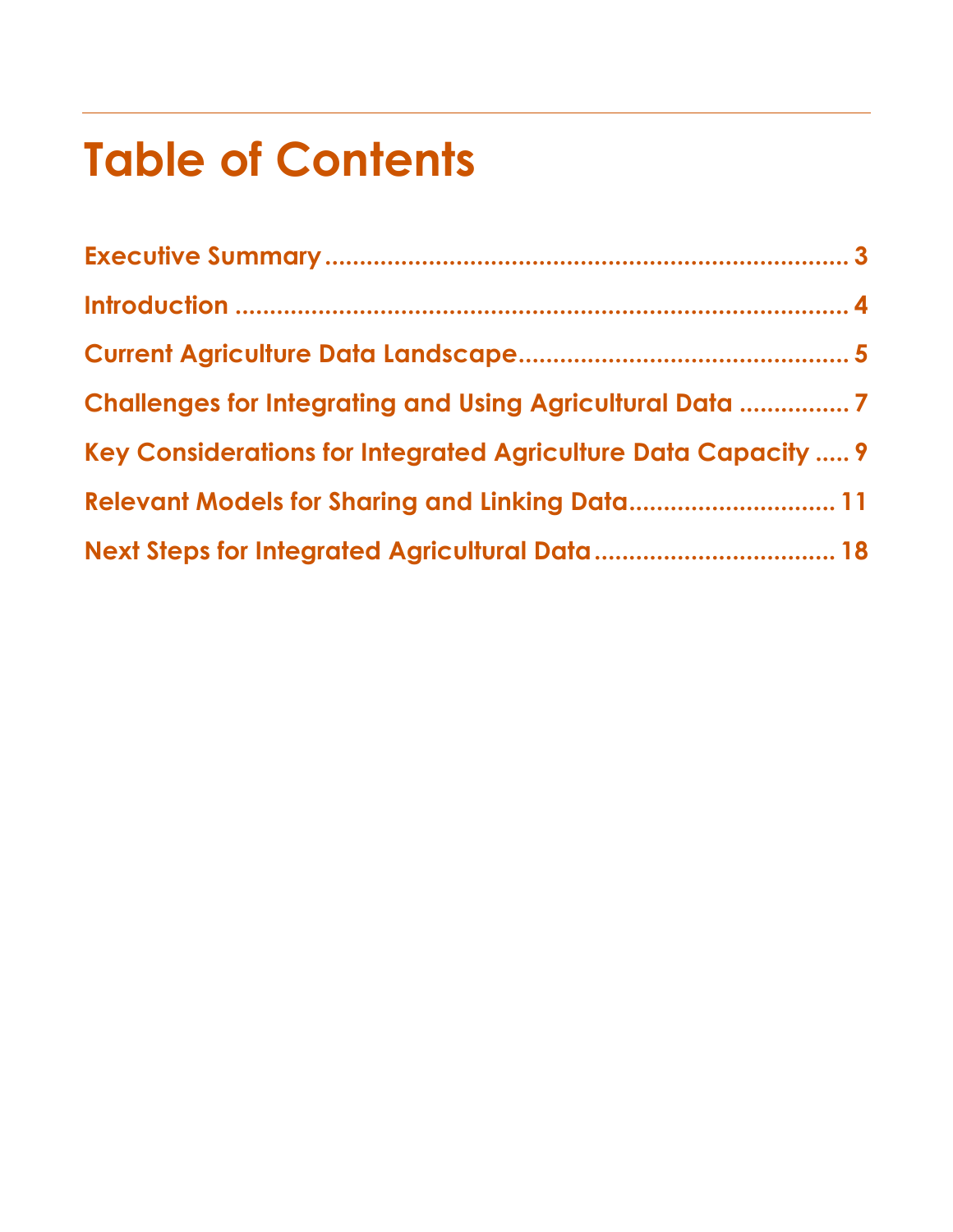## **Executive Summary**

Modernizing U.S. agricultural data infrastructure will better equip farmers and the U.S. Department of Agriculture (USDA) with tools to adapt, innovate, and ensure a food-secure future given the increasingly dynamic conditions in which the sector operates.

Data innovation is necessary to address a growing number of critical short and long-term food and agricultural issues, including agricultural production, environmental sustainability, nutrition assistance, food waste, supply chain disruptions, and food and farm labor. Though many farmers are already collecting production data about their farms that can help solve these issues, this information remains mostly unavailable to other farmers, policymakers, and USDA due to a number of issues.

This paper focuses on how data innovation can provide farmers and ranchers with better information about their farms; enable research to understand how different farming practices impact profitability, risk, and environmental outcomes; and improve USDA programs to provide better value to taxpayers.

USDA has a vital, yet unrealized, leadership role to play in facilitating data collection, utilization, sharing, and research. The lack of a clear mandate across agencies, some gaps in authorities, and privacy concerns have hindered USDA's innovative use of data, including the department's ability to facilitate needed research to support decision-making. Notable challenges at USDA and for integrating agricultural data include:

- Lack of Consensus, Open Data Standards
- Absence of Consistent System Interoperability
- Misaligned Incentives
- Gaps in Leadership and Governance
- Inconsistent Legal Authority and Interpretation

Given these challenges, this white paper considers key attributes for integrated data infrastructures to improve the current ecosystem for agricultural data sharing. The attributes include farmer and public trust, privacy and confidentiality protections, independence, data acquisition, scalability, stable funding, oversight and accountability, and intergovernmental support. The white paper applies the attributes to explore four

solutions to effective data acquisition, management, and use in other sectors:

- **CENTRALIZED DATA INFRASTRUCTURE OPERATED BY USDA:** A central capacity could consolidate resources and coordination of data standards and systems, but is likely impractical given existing USDA infrastructure limitations, policies, and authorities.
- **CENTRALIZED DATA INFRASTRUCTURE OPERATED BY A NON-GOVERNMENTAL INTERMEDIARY:** A shared infrastructure for managing data operated as a public-private partnership offers the appeal of leveraging government authorities for data protection and resources, and the flexibilities of the private sector, including protecting proprietary information.
- **DATA LINKAGE HUB OPERATED BY A NON-USDA AGENCY IN THE FEDERAL GOVERNMENT: Ongoing** discussions to establish a National Secure Data Service as part of the National Science Foundation offer a model that would present a highly secure environment for linkage, with limits on data use.
- **CONTRACTUAL MODEL WITH RELEVANT PARTNERS:** A contractual arrangement to compile locally collected data, including consolidation with nongovernmental or other relevant data assets.

Each of the considered models offers opportunities for collaboration with farmers and other stakeholders to ensure there are clear benefits and to address the shortfalls in the current system. Careful consideration of the trade-offs of each option is critical given the dynamic weather and economic challenges the agriculture sector faces and the potential new economic opportunities that may be unlocked by harnessing the power of data.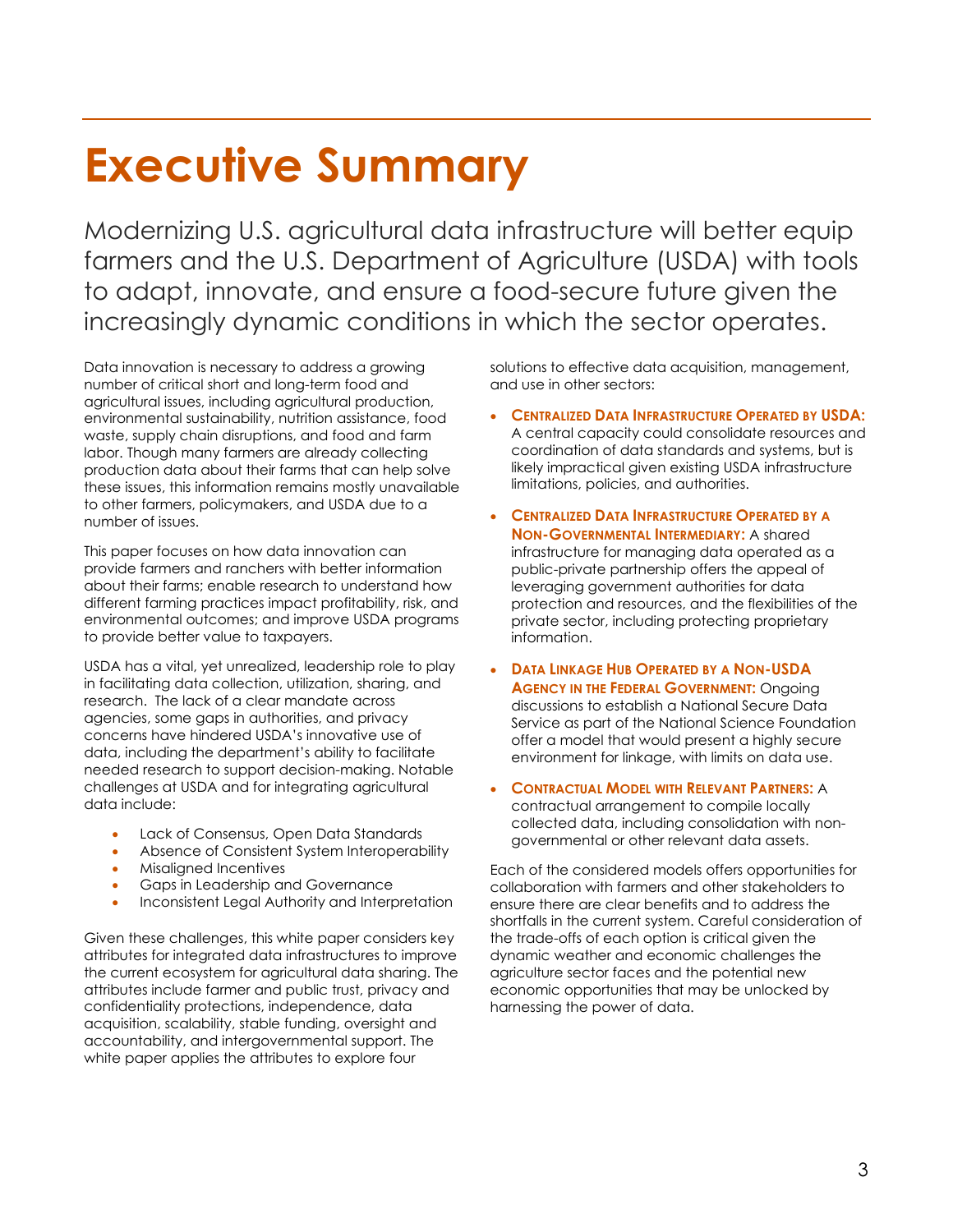## **Introduction**

The existing data infrastructure struggles to help farmers address today's unprecedented challenges, such as extreme weather events and repeated disruptions in global supply chains.

For example, in 2021, fertilizer prices saw a historic rise in prices due to supply chain problems, attributable to the major hurricanes that hit the Gulf Coast, which coupled with the pandemic, shut down the refineries. In 2019, record flooding in the Midwest prevented farmers from planting on 19 million cropland acres. More fundamentally, weather patterns are changing, altering where and how crops can be grown.

Modernization of agricultural data collection, storage, and analysis is key to better equip farmers and the U.S. Department of Agriculture (USDA) with tools to adapt, innovate, and ensure a food-secure future given the increasingly dynamic conditions in which they operate. Data innovation is necessary to provide farmers and ranchers with better information about their farms' productivity and risk; enable researchers to understand how different farming practices affect productivity and environmental outcomes, which can enable ecosystem markets; and drive policy improvements in USDA programs. To realize the strategic benefits of using data, an underlying infrastructure that facilitates the collection, management, sharing, linkage, and protection of data is necessary. While many food and agriculture stakeholders and companies already have modernized data systems in place, others are just beginning to embrace leveraging data as a strategic asset.

USDA has a vital, yet unrealized, leadership role to play in facilitating data collection, utilization, and sharing to meet unmet data needs of farmers and other stakeholders, as well as improve its own program implementation. USDA is pivotal to addressing barriers and challenges to data utilization for several reasons. For one, the department collects enormous amounts of data in its role to support agriculture through both its statistical services and programs. Through a host of farm bill programs, USDA provides farmers with risk management support as well as financial, technical,

<span id="page-3-0"></span>1See, for example, Bowles, T.M. et al. 2020. Long-Term Evidence Shows that Crop-Rotation Diversification Increases Agricultural Resilience to Adverse Growing Conditions in North America. One Earth. 2 (3) 284-293; Poeplau, C., and Don, A. 2015. Carbon sequestration in agricultural soils via cultivation of cover crops – A meta-analysis. Agriculture, Ecosystems & Environment (200) 33-41; and Conservation Technology Information Center. 2020. Report of the 2019-2020 National Cover Crop Survey. 2020. Joint publication of the CTIC, the North

and conservation assistance. However, data collected in carrying out these programs are generally siloed within the implementing agency and lacks interoperability with other datasets within USDA. In practical terms, this makes it challenging, if not impossible, to gain insights into how well programs are working in relation to each other and how they can be improved to achieve better outcomes and value for every taxpayer dollar spent.

One prime example is the disconnect between conservation and risk management programs. A growing body of research is finding that implementing conservation practices, like cover crops on cropland, reduces risk[.1](#page-3-0) Yet, the Risk Management Agency (RMA) and Natural Resources Conservation Service (NRCS)–– the two USDA agencies responsible for crop insurance and conservation programs, respectively––largely implement their programs in isolation from each other. These agencies could improve risk management and conservation outcomes if they worked together to collect, analyze, and apply data insights on the impacts of risk on conservation practices. Improving program performance would also provide a better value for the taxpayer investment, including reducing cost.

Research is another area where modernizing data collection, storage, and utilization would yield muchneeded insights. Supporting research on the connection between conservation practices and environmental outcomes (including soil carbon sequestration) and agricultural risk and productivity is crucial to advancing climate-smart agriculture. As noted, there is evidence that conservation practices are effective in improving soil health and farm resilience to climate change and extreme weather events, however, more research is needed to understand how specific practices implemented in different production systems and regions affect carbon

Central Region Sustainable Agriculture Research and Education Program and the American Seed Trade Association.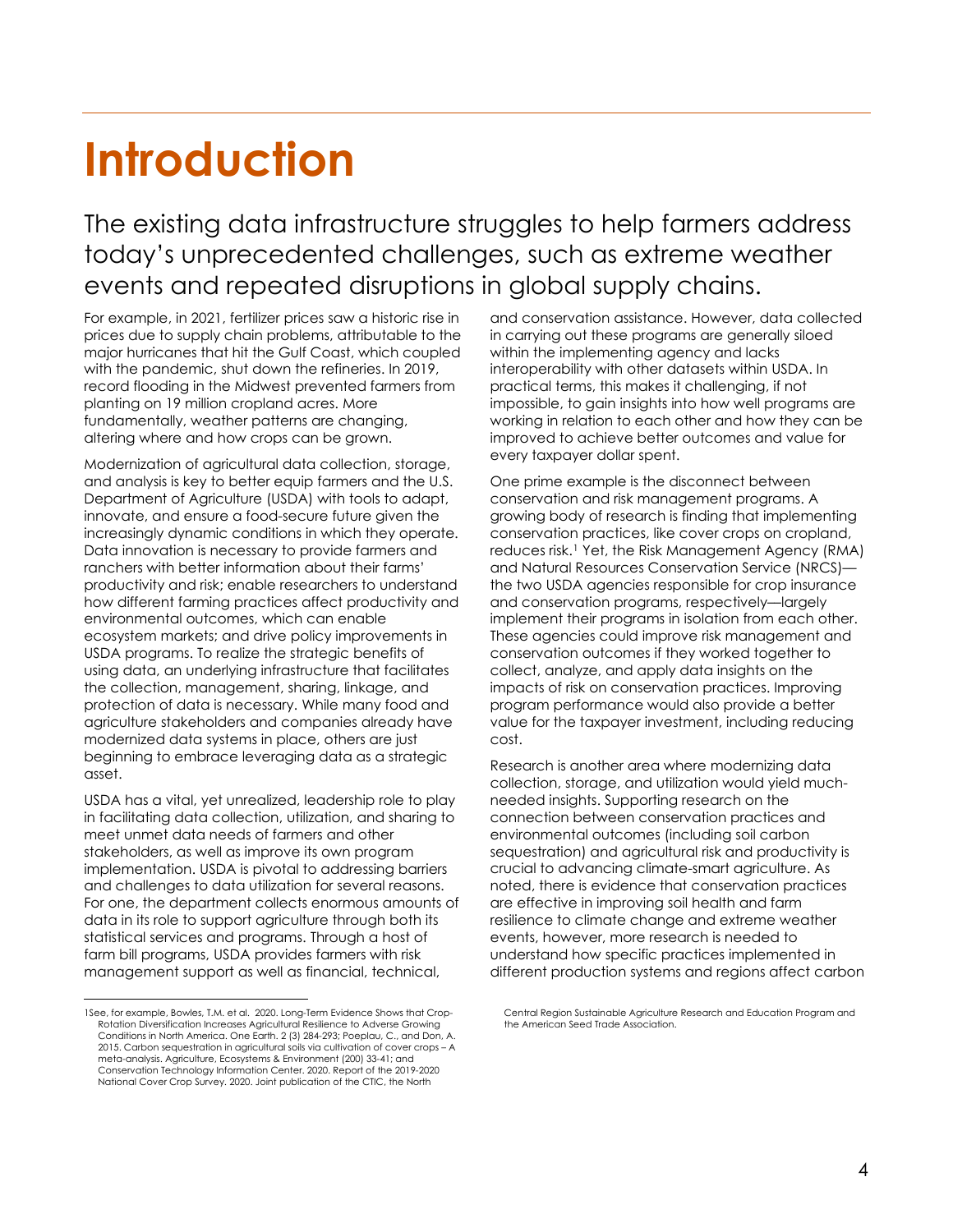sequestration, greenhouse gas emissions, water quality, farm profitability, and risk. This level of specificity is critical to improving USDA conservation and risk management programs as well as catalyzing private ecosystem services markets to compensate farmers for the environmental benefits they create. Concerns about producer data privacy and a lack of industrystandard data sharing architecture and protocols hamper data sharing between USDA and researchers.

Modernizing the national data infrastructure for the agricultural sector is the linchpin to provide critical agricultural insights, improve the effectiveness of farm bill programs, and deliver better value for farmers and taxpayers. Harnessing existing data from government, industry, and individual sources has the potential for farmers to work in a more productive, streamlined manner and economically empower rural America. Realizing those benefits requires policy change and an orientation to using integrated data for analysis while ensuring important privacy and confidentiality protections are provided. Achieving these goals is possible. This white paper provides context and a synopsis of obstacles for using data more effectively to address conservation and climate change efforts. It then provides an overview of key considerations to address identified challenges and weighs relevant models for agriculture that are used in other public sector contexts against those criteria.

## **Current Agriculture Data Landscape**

Private companies have already proven the value of capturing and utilizing agricultural data, but the collection, integration, and use of data by the USDA has not kept pace.

For example, private companies are using weather, soil, and field data to help farmers determine yield-limiting crop conditions and make production decisions. Others are using microbiology and technology to improve resilience of crops and foster the development of carbon markets. And companies that manufacture agricultural machinery are linking the latest tractors and harvesters directly to the cloud, so that real time data from the field can be instantly collected and used later.

Meanwhile, the collection, integration, and use of data by the USDA to help improve on-the-ground outcomes for farmers and program performance has remained stagnant. The USDA––a massive agency with 29 different agencies and staff offices and 100,000 employees[2–](#page-4-0)–collects significant amounts of data to address a diverse set of missions. The lack of a clear mandate across agencies, some gaps in authorities, and the sense that privacy will not be protected have hindered USDA's innovative use of data, including the Department's ability to facilitate needed research.

The USDA's struggle with data infrastructure and management has been well documented. In an assessment of how the federal government is leveraging data for evidence building, a federal advisory committee detailed the problematic data ecosystem based on feedback directly from USDA.[3](#page-4-1) The report recognizes that data exists at USDA in hundreds of unconnected silos, requiring employees to make manual data calls to gather basic information for analysis. This, in turn, makes the practice of data-driven decision-making extremely difficult.

The Government Accountability Office (GAO) has also addressed problems with USDA data practices, encompassing Department-wide practices as well as issues with farm-level data collection and analysis. GAO issued Priority Open Recommendations to USDA in July 2021, identifying 11 recommendations across five categories, that the agency remains to address.[4](#page-4-0) Broadly, improving farm-level data collection and management could help address recommendations falling into categories "Reducing Improper Payments" and "Improving Oversight of Federal Assistance and Awards" by providing the information needed to address certain recommendations, including revision of processes for determining eligibility, measuring the

<span id="page-4-0"></span><sup>2</sup> USDA. About the U.S. Department of Agriculture. Retrieved from https://www.usda.gov/our-agency/about-usda.

<span id="page-4-1"></span><sup>3</sup> Advisory Committee on Data for Evidence Building (ACDEB). (2021, October 29). Year 1 Report. Retrieved fro[m https://www.bea.gov/system/files/2021-](https://www.bea.gov/system/files/2021-10/acdeb-year-1-report.pdf) [10/acdeb-year-1-report.pdf.](https://www.bea.gov/system/files/2021-10/acdeb-year-1-report.pdf) 

<sup>4</sup> U.S. Government Accountability Office (GAO). (2021, July 1). Priority Open Recommendations: U.S. Department of Agriculture. Retrieved from https://www.gao.gov/assets/gao-21-590pr.pdf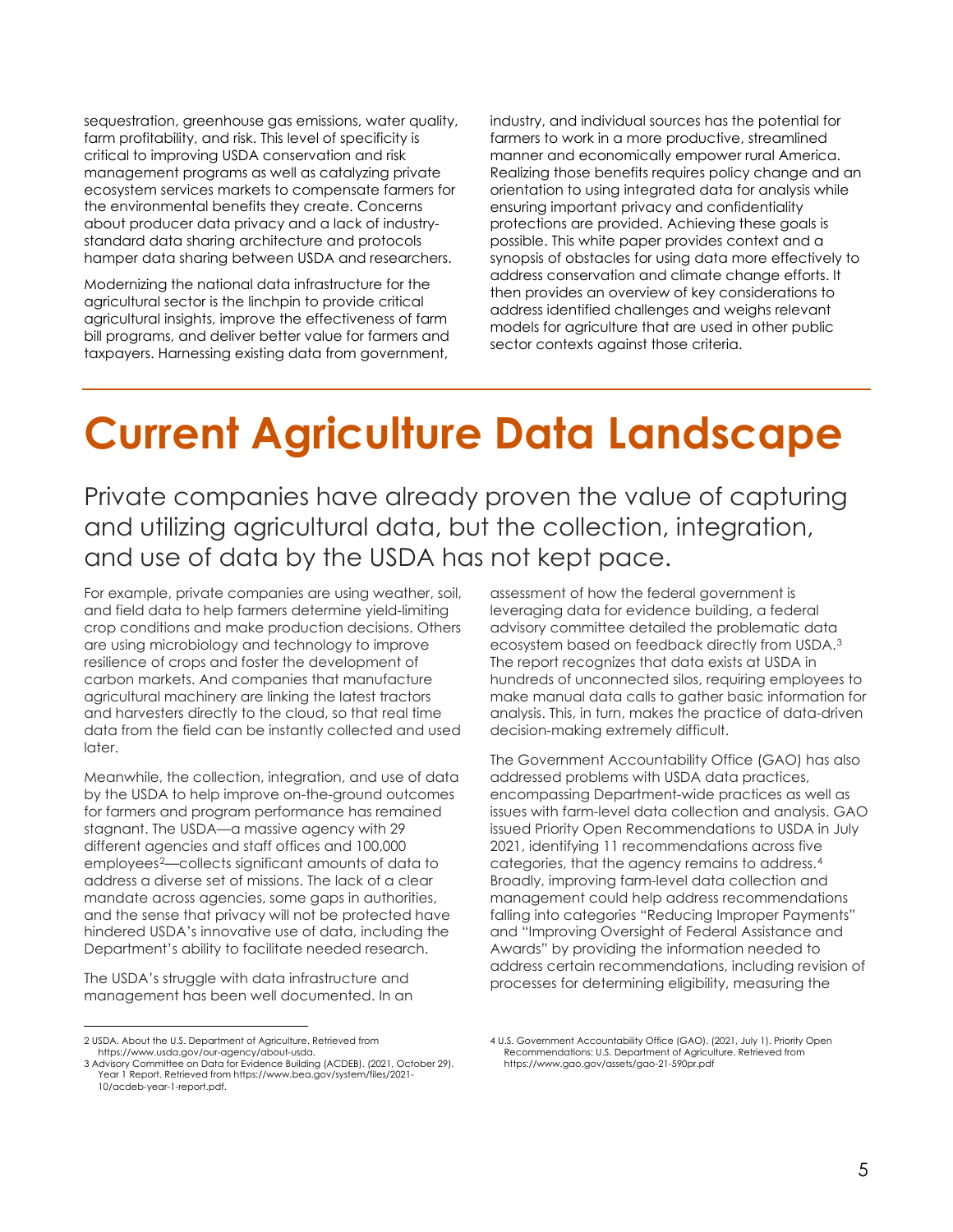effectiveness of actions, and ensuring submission of single audit reports from recipients.

In September 2021, GAO pointed out that despite the USDA Farm Production and Conservation (FPAC) mission area launching Farmers.gov in 2018 to provide farmers, ranchers, and foresters with online self-service applications and business tools, FPAC and USDA has not implemented seven of the eight information technology workforce planning activities or developed a strategic plan.<sup>[5](#page-5-0)</sup> In the same report, GAO

recommended that USDA modernize its IT infrastructure to provide better customer service and to fully address the conservation mission area. More recently, in February 2022, GAO released a report on the implementation of the Market Facilitation Program by the Farm Services Administration (FSA).<sup>[6](#page-5-0)</sup> The report found payments made to farmers, intended to make up losses for farmers resulting from the 2018 and 2019 trade disruptions, were not accurate enough to be useful for FSA eligibility checks due to data collection design and analysis flaws, among other things.



*Figure 1.* A representation of the data one farmer reports to different USDA agencies, demonstrating that farmers report the same information to multiple USDA agencies. Creating an infrastructure within which USDA agencies could access information reported by farmers via a single platform would reduce the reporting burden farmers face to participate in USDA programs.

<span id="page-5-0"></span><sup>5</sup> GAO. (2021, September 23). IT Modernization: USDA Needs to Improve Oversight of Farm Production and Conservation Mission Area. https://www.gao.gov/products/gao-21-512

<sup>6</sup> GAO. (2022, January 4). USDA Market Facilitation Program: Oversight of Future Supplemental Assistance to Farmers Could Be Improved. https://www.gao.gov/products/gao-22-104259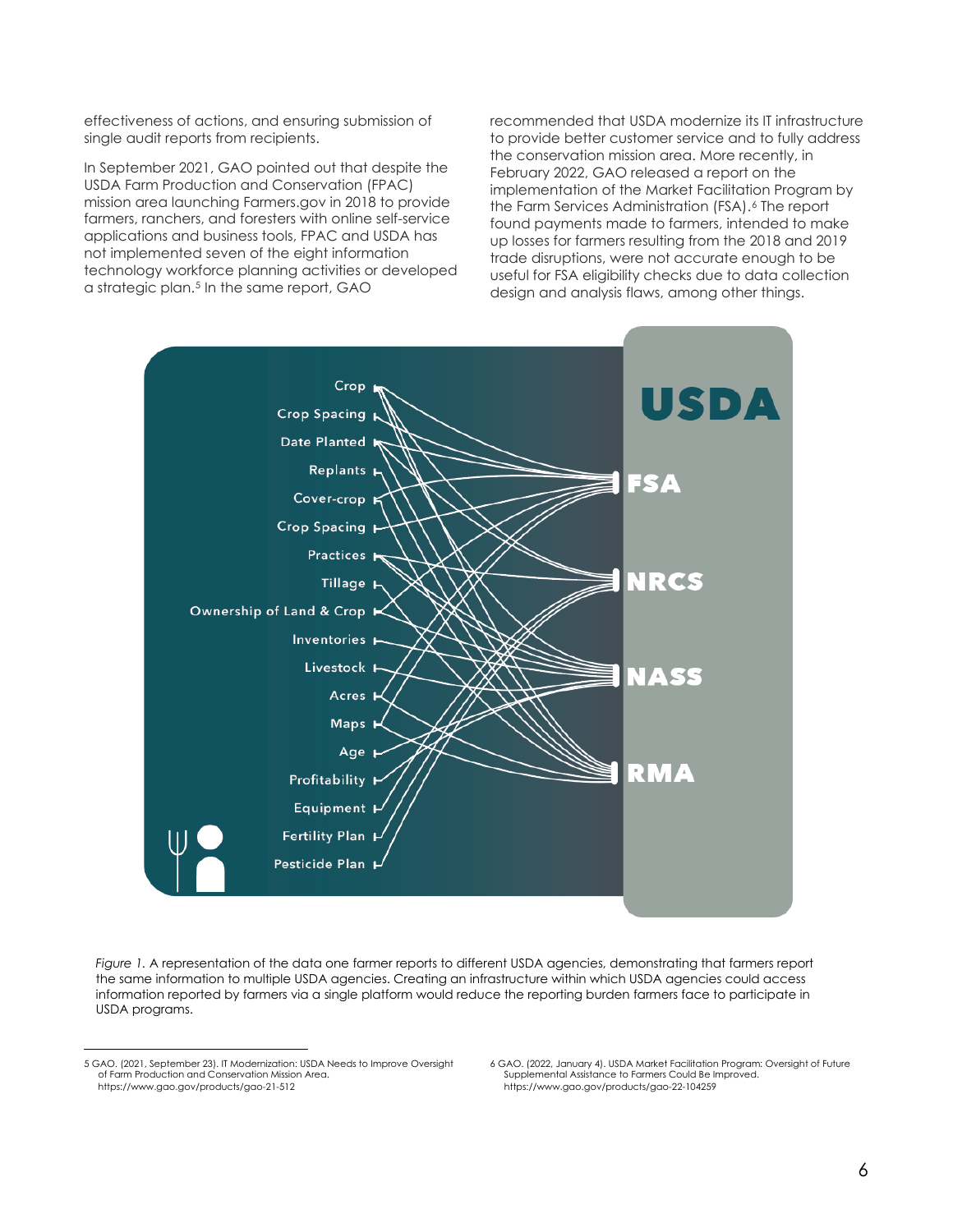From a producer standpoint, reporting requirements are repetitive. *Figure 1* represents the data one farmer reports to different USDA agencies. As depicted, the farmer must report identical data points, such as crops and the date planted, four separate times. Streamlining reporting requirements or creating an infrastructure within which USDA agencies could access information reported by farmers via one platform would remove compliance burdens on farmers and perhaps incentivize more participation in conservation programs.

Despite the well-documented challenges using data at USDA, the department has made some progress in recent years. The 2014 Farm Bill mandated the Acreage Crop Reporting Streamlining Initiative (ACRSI) to reduce the burden of submitting data for farmers and to avoid duplication of data received in different programs across the department.[7](#page-6-0) ACRSI establishes a common framework for farmers to submit acreage reports to USDA, where information is shared electronically and securely between the farmers and relevant mission areas. As part of the initiative, USDA created reporting standards for the framework and published them to industry. ACRSI shows the benefits of data standards to support more efficient, secure, and accurate data sharing across the USDA and its stakeholders.

Since the Foundations for Evidence-Based Policymaking Act of 2018, the department made significant improvements in the practices governing data, establishing a Chief Data Officer (CDO) and assistant Data Officers in each mission area to carry out provisions of the Evidence Act. USDA worked to improve the use of its data, creating the Enterprise Data Analytics Platform and Toolset (EDAPT). EDAPT connects data from 150 sources both outside of and within the department to offer a comprehensive collection of administrative data and a set of standardized, centrally available tools for data analytics. The department-wide dashboard facilitated a shift toward a more data-focused culture and built technical and leadership capacity, inspiring other CDOs to develop similar platforms within their agencies.[8](#page-6-1)

With the growing awareness of these data issues and the key role agriculture data can play in improving productivity, risk management, and farmer livelihoods, USDA has been working to modernize and improve its data utilization. However, to truly unlock the potential of data to improve farm productivity and the resilience of rural communities, the department must establish a more effective data infrastructure, which will require addressing gaps in USDA's mandate and authorities across its agencies and programs.

### **Challenges for Integrating and Using Agricultural Data**

### The challenges in collecting, integrating, and using data are well known and well documented.

The data available to support policy decisions and practical implementation across the country for advancing farm productivity, addressing agricultural risk, and growing new ecosystem markets are unnecessarily limited. Some of the challenges in sharing, integrating, and ultimately using data are well documented and are not necessarily unique to the agriculture sector. For example, often the limitations are barriers to access from disconnected, disaggregated

systems that are not interoperable.<sup>[9](#page-6-0)</sup> In other cases, concerns about achieving privacy and data sharing goals at the same time may limit access or data use. Agricultural data also have distinctive barriers and challenges based on the broad range of partners who provide data at the local level and the volume of information collected and shared**.** 

In 2017, the U.S. Commission on Evidence-Based Policymaking surveyed federal agencies about barriers

<span id="page-6-0"></span><sup>7</sup> USDA Agricultural Marketing Service. (2021, August 5). USDA Market News Reports to Enhance Price Transparency in Cattle Markets. https://www.ams.usda.gov/press-release/new-usda-market-news-reports-

<span id="page-6-1"></span>enhance-price-transparency-cattle-markets 8 ACDEB 2021.

<sup>9</sup> Hart, N., Carmody, K. (2018). Barriers to Using Government Data: Extended Analysis of the U.S. Commission on Evidence-Based Policymaking's Survey of Federal Agencies and Offices. Washington, D.C.: Bipartisan Policy Center. Retrieved fro[m https://papers.ssrn.com/sol3/papers.cfm?abstract\\_id=3927461.](https://papers.ssrn.com/sol3/papers.cfm?abstract_id=3927461)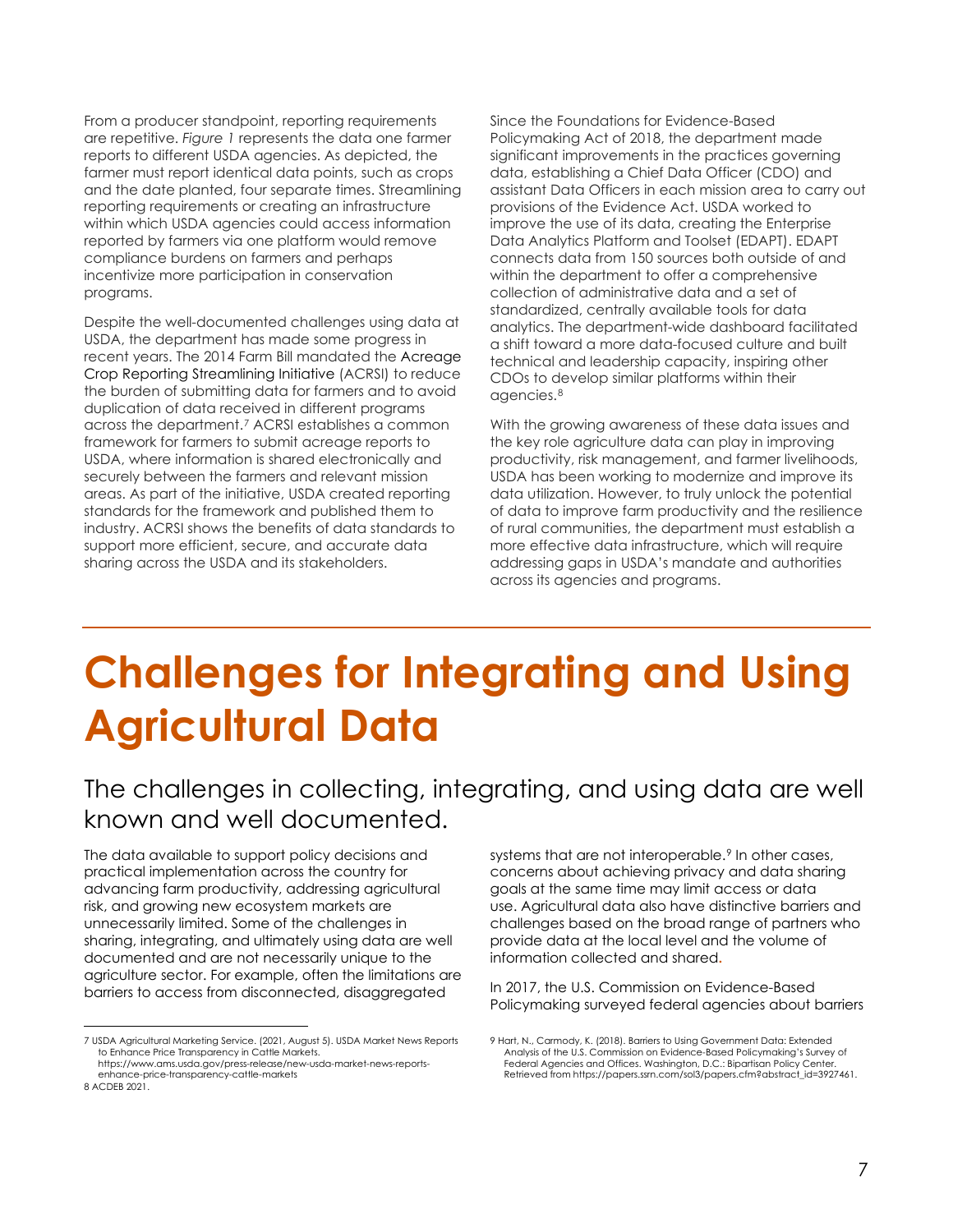to data access and use. The responses provided from staff in USDA agencies emphasized major barriers around the clarity of existing legal frameworks, availability of funding, and data security and protection.[10](#page-7-0) Notable challenges that limit data sharing of agricultural data include:

#### **LACK OF CONSENSUS, OPEN DATA STANDARDS.** The

adoption of basic, open data standards provides a common framework for data assets to be connected. In the absence of standards, data elements to connect across datasets may be highly error-prone resulting in low match rates and, as a consequence, not useful for decision-making. USDA and other federal agencies have authority to develop data standards, typically through the Chief Information Officer. When needed, the Chief Statistician at the White House Office of Management and Budget is authorized to issue cross-cutting data standards. The lack of consensus and standards is widely recognized as a major barrier for federal agencies in general, and improved processes for identifying where data standards are needed and when to apply standards is highly recommended.<sup>[11](#page-7-1)</sup>

#### **ABSENCE OF CONSISTENT SYSTEM INTEROPERABILITY.**

Because state, local, and tribal governments are unique administrative governmental entities, the laws and regulations applied for administrative and operational program activities are diverse and often not designed to plan for interoperability. One respondent from USDA to the Evidence Commission's survey elaborated about the absence of "linking variables" which are used to connect datasets to each other for integration and extended analysis. The linking variables are a basic feature of interoperable systems across public sector organizations, the private sector, researchers, and data owners. Different governmental jurisdictions may also have legal restrictions on what can be shared across programs that further inhibit interoperable systems.

**MISALIGNED INCENTIVES.** Many efforts to share data require data owners to voluntarily submit without compensation for the value of the data provided or the recognition that data farmers at the most local level bear a cost for data collection and reporting. USDA programs, which provide financial, technical, and other assistance, could be better aligned to link programmatic benefits with data

<span id="page-7-2"></span><span id="page-7-1"></span><span id="page-7-0"></span>10 U.S. Commission on Evidence-Based Policymaking. (2016). Authors' analysis of CEP Public Use Survey File: CEP. Survey of Federal Agencies and Offices [version 1] Washington, D.C.: CEP. Retrieved from[: https://bipartisanpolicy.org/wp](https://bipartisanpolicy.org/wp-content/uploads/2019/03/CEP-Survey-Analysis-File.xlsx)[content/uploads/2019/03/CEP-Survey-Analysis-File.xlsx.](https://bipartisanpolicy.org/wp-content/uploads/2019/03/CEP-Survey-Analysis-File.xlsx) 11 ACDEB 2021.

reporting. Regulatory frameworks can also establish mandatory reporting structures for certain data while establishing a compliance incentive. However, in the agriculture context, this approach is disfavored. Consequently, aligning incentives, program purposes, and data collection goals with the capacity of the data producer or owner is likely critical to addressing data issues.

**GAPS IN LEADERSHIP AND GOVERNANCE.** Consistent leadership in USDA and other organizations about the role of data and analysis in initiatives ranging from local to national provides a capacity for identifying priorities, resolving conflicts, brokering agreements between data providers and users, and sustaining resources for data initiatives as budgets change. While USDA established the role of the Chief Data Officer and data governance board in 2019 with success in addressing many of these concerns, leadership should be provided by multiple individuals throughout USDA and partner agencies. The great challenge is sustaining initiatives with changes in political and senior agency leaders, which can also be facilitated with clear legal direction and authority about such efforts.

#### **INCONSISTENT LEGAL AUTHORITY AND INTERPRETATION.**

The statutory limitations in current law that apply to USDA and the ability to create an integrated data infrastructure must be calibrated with what is still possible. For example, the 2008 Farm Bill prohibited USDA from releasing producer information at an identifiable level, but it did not prohibit the collection and analysis of the information at an aggregate level.[12](#page-7-0) In practice, confidential research activities that generate summary analysis are still possible, but they are hindered by an overly broad interpretation of the law and lack of an overarching mandate and established processes to support public research. USDA has also previously discussed challenges with interpreting federal law under the Privacy Act about secondary uses of administrative data. The Systems of Record Notices required under the Privacy Act may be ambiguous about whether secondary uses are possible.[13](#page-7-2) Finally, administrators may default in interpretations of existing law to protect and not share data rather than with the reasonable interpretation that data may be shared with appropriate protections. The Foundations for Evidence-Based Policymaking Act that applies to

<sup>12</sup> Food, Conservation, and Energy Act of 2008. P.L.110-234. Section 1619. (2008, May 22). Retrieved fro[m https://www.congress.gov/bill/110th-congress/house](https://www.congress.gov/bill/110th-congress/house-bill/2419/text)[bill/2419/text.](https://www.congress.gov/bill/110th-congress/house-bill/2419/text) 

<sup>13</sup> Authors' analysis of CEP Public Use Survey File.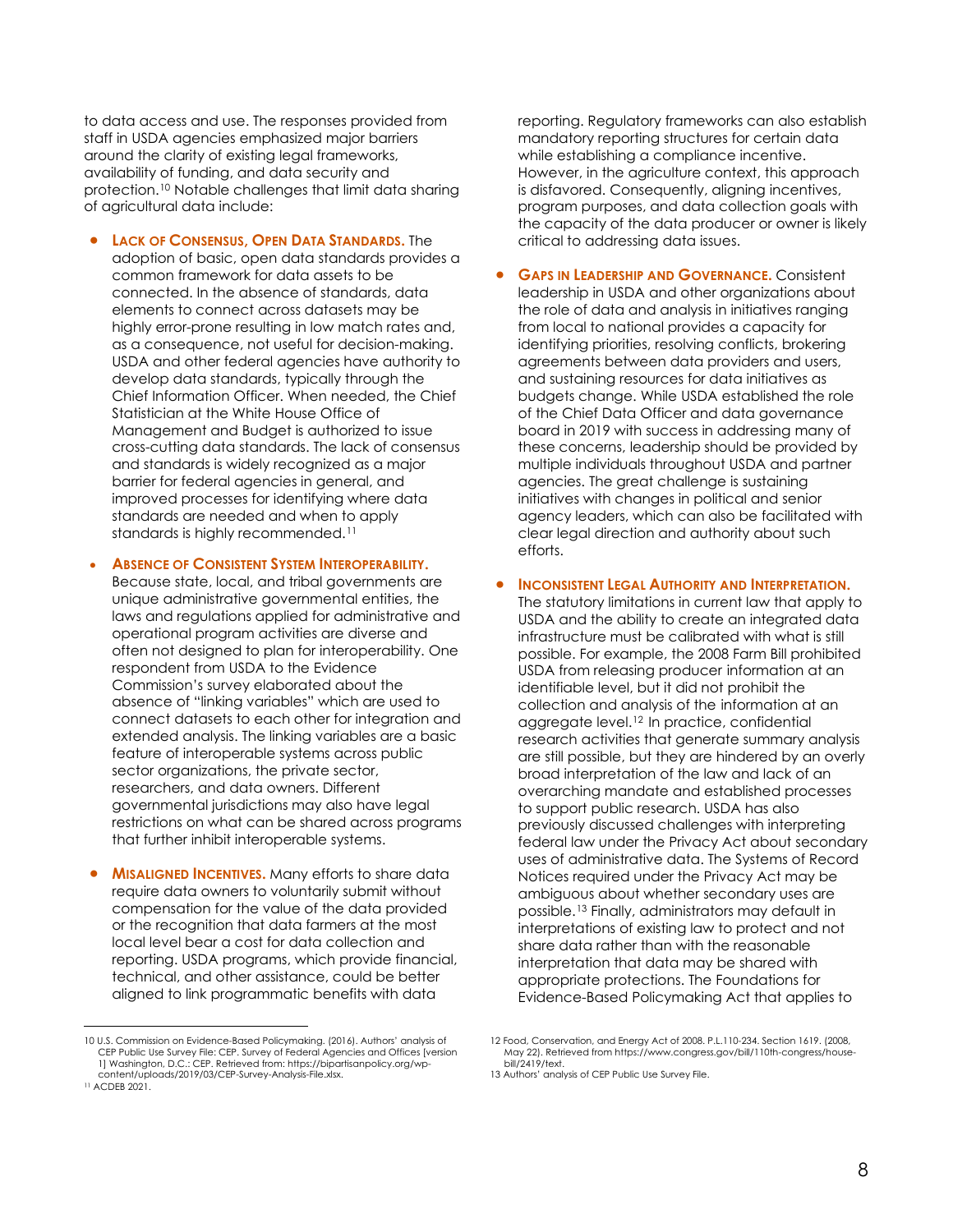USDA provided some new authorities to shift the default to openness and accessibility for research and evaluation activities in the future.<sup>[14](#page-8-0)</sup>

**RESOURCE AVAILABILITY.** Implementing national scale, coordinated, and interoperable data initiatives requires sustained investment in capacity, training, personnel, and financial incentives (e.g., grants, contracts).

## **Key Considerations for Integrated Agriculture Data Capacity**

Integrating data systems and developing shared, secure services for using agricultural data can be achieved using several existing models.

Based upon the specific needs of the agriculture sector, such as focus on advancing farm productivity, addressing agricultural risk, and growing new ecosystem markets, some models may be more appropriate than others.

The overarching goal of modernizing the agriculture data system is to address the identified barriers to data utilization while facilitating efficient, timely, and privacyprotective activities for generating relevant statistics and insights. In view of this goal, there are eight key principles and characteristics to consider when evaluating potential options. The considerations are adapted from principles presented by the U.S. Commission on Evidence-Based Policymaking.[15](#page-8-0)

- **FARMER TRUST.** To maintain the farmer's trust as the primary data providers, efforts that integrate data need to clearly explain what activities are being undertaken, the benefits of those activities, and the standards employed to maintain farmer privacy. The approach must also include a diverse and representative oversight infrastructure.
- **LEGAL AUTHORITY TO PROTECT PRIVACY AND CONFIDENTIALITY.** For options that rely on the government's infrastructure, comprehensive and clear authority should be provided to protect the privacy and prevent misuse of data that are

accessed. For example, the Confidential Information Protection and Statistical Efficiency Act (CIPSEA) provides statistical agencies in the federal government––including the Economic Research Service and the Agricultural Research Service–– data sharing authority and provides mechanisms for both civil and criminal penalties for violations. CIPSEA also directs a series of protections and approaches to implement disclosure avoidance protocols, which reduce the risks of any individual person or entity from being identified in released data files and publications. To carry out the necessary, secure functions, the support staff of an integrated data infrastructure should have authority to access key data sources, technical expertise to clean, curate, and link data, and be able to provide technical assistance to federal, state, and local program agencies and external researchers in using integrated data.

**INDEPENDENCE.** To help bolster the public's trust in the reliability and accuracy of data, integrated data and research capacity provided in a unit or organization should be to operate apart from policy and related offices in a government agency. This will support objective analyses and enable a stronger culture for protecting privacy and confidentiality. Independence does not mean the unit or organization would operate as a silo or

15 Hart, N., Potok, N. (2020). Modernizing U.S. Data Infrastructure. Data Foundation.

<span id="page-8-0"></span><sup>14</sup> Foundations for Evidence-Based Policymaking Act of 2018. P.L. 115-435. (2018). Retrieved from https://www.congress.gov/bill/115th-congress/house-bill/4174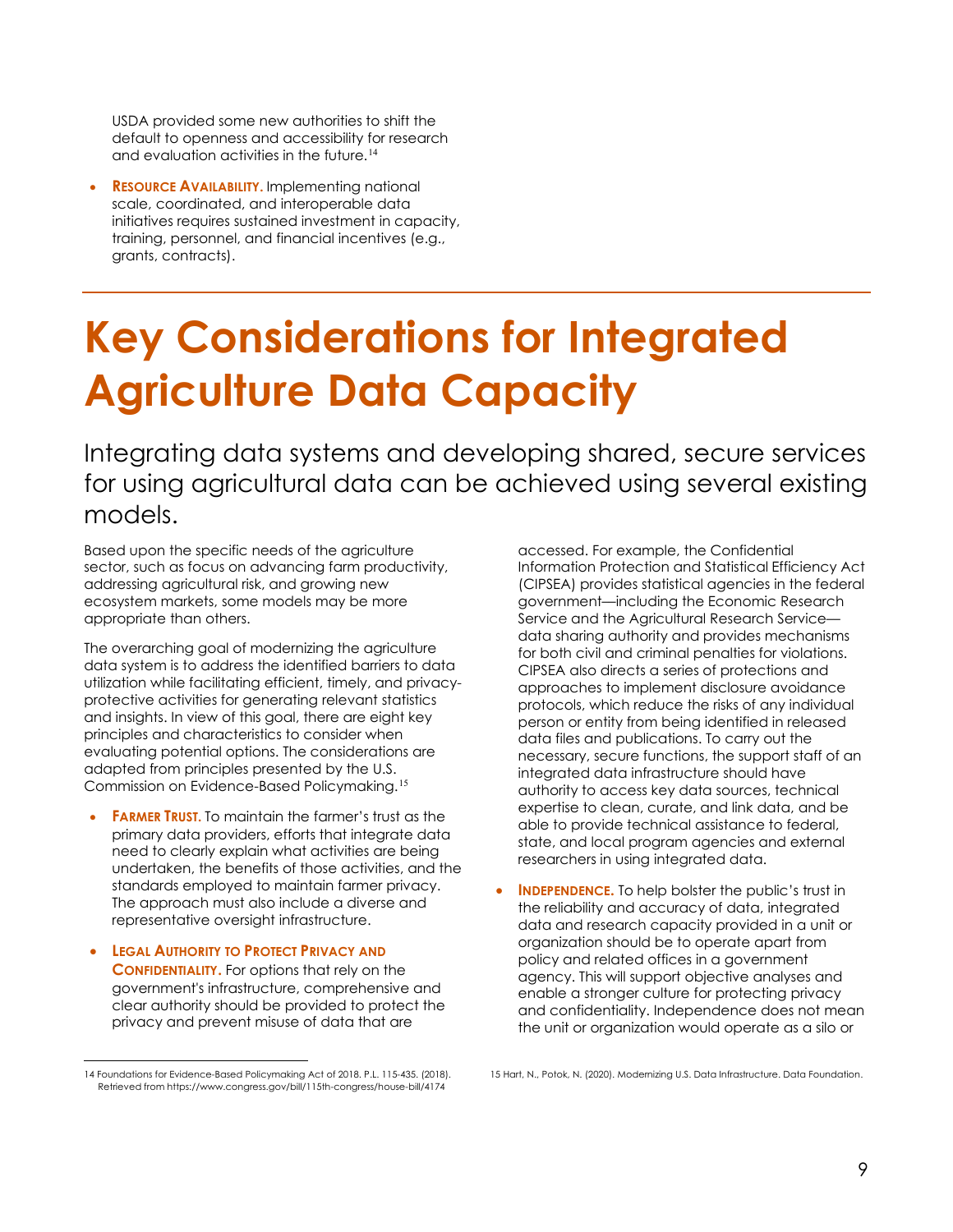in the absence of shared priorities; the unit would ensure all its actions facilitate a more open, secure data sharing system.

**LEGAL AUTHORITY TO ACQUIRE DATA FROM OTHER** 

**AGENCIES.** Any entity collecting or combining sensitive and identifiable data should have clear legal authority about the acquisition, management, and use. For example, CIPSEA provides federal statistical agencies with a presumption of accessibility, meaning that administrative records held across the federal government are sharable under this authority unless otherwise legally prohibited. However, the only types of activities that can be conducted with the data under CIPSEA are statistical in nature. One of the relevant features is that information can be shared for generating summary insights but is strictly prohibited in this framework from being shared for regulatory or enforcement actions. Providing clear legal authority reduces operational and administrative challenges in implementing integrated data infrastructures.

- **SCALABLE FUNCTIONALITY.** Scalability has several dimensions and is necessary to accommodate demand for high-quality evidence in the agricultural sector. Integrated data infrastructure needs an IT architecture that can expand in a costefficient manner, without significant capital investment. In addition, flexibility for staffing and ensuring personnel have relevant skills; implementation of business practices that are clear and efficient; project approvals for data access that are timely; and processes for cleaning, linking, accessing, and analyzing data that rely on emerging artificial intelligence and machine learning capabilities are key aspects of scaling integrated data capacity
- **STABLE FUNDING.** A secure funding source is needed to facilitate continuity, oversight, ability to meet future demands in an integrated data system. These attributes will also attract and maintain investment from users. Long-term and stable funding could include direct federal appropriations and user fees for those who access and analyze data. Planning at the outset for a clearly articulated and documented business model will help balance the substantial upfront investment and ongoing operational costs.
- **OVERSIGHT AND ACCOUNTABILITY.** For a national integrated data capacity, Congress, the Executive Branch, farmers, and farmers need mechanisms by which they can be assured that data uses are responsible, ethical, and legal. Establishing an independent, expert governing body could provide oversight, but additional parameters for auditing, reporting to Congress, or collaboration with an advisory committee may also be relevant.
- **INTERGOVERNMENTAL SUPPORT.** With interactions across government jurisdictions and existing research support systems, a more comprehensive integrated capacity will need capabilities to coordinate and collaborate across governmental entities beyond the federal government. Such efforts should include a formal mechanism for involving state chief data officers, workforce and employment agencies, and other key data providers and partners.

Collectively these eight attributes represent core capabilities and responsibilities envisioned for an integrated data infrastructure, outlining the role and function it would play along with initial expectations for legal authorizations and policies that may be needed for the entity's success.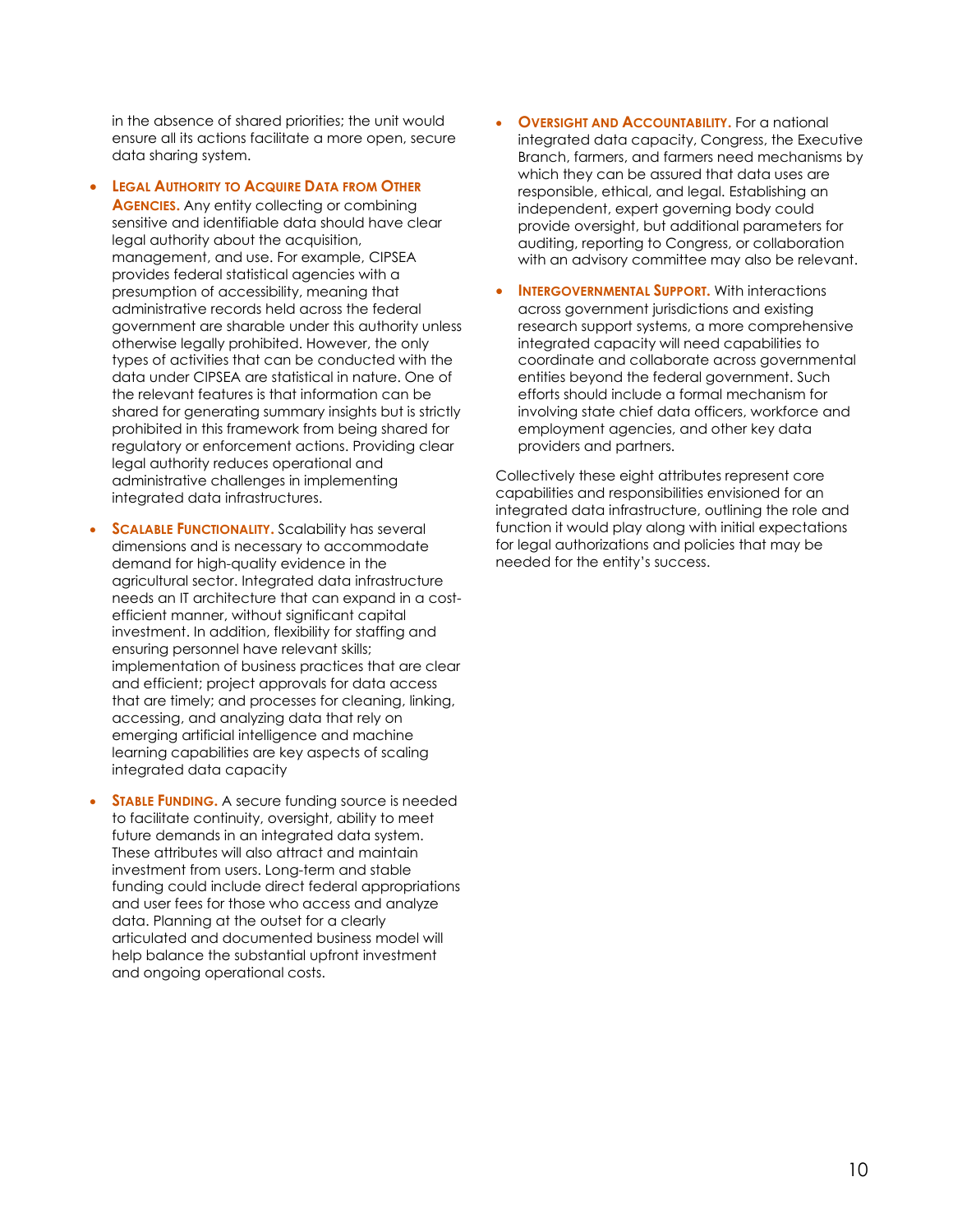### **Relevant Models for Sharing and Linking Data**

While there are different approaches for expanding integrated data capacity, the following section explores the application of several models that have been successful in other policy areas and contemporaneous discussions about data sharing.

Each model holds promise and is relevant for modernizing approaches to analyze agricultural data with leadership provided by the federal government, especially USDA. While the options discussed differ in structure, funding, scope, and purpose, all may be adapted to fit the context of the agriculture sector. Considering the extent of current USDA data collection and the future data collection required to maintain its numerous programs, all models anticipate the department will continue to have a key role in agriculture data modernization.

To help demonstrate the fitness of each model to address the challenges facing USDA, the model will be applied to three specific scenarios described in the above section on the current USDA landscape. Each model below will be applied to (1) the lack of coordination between RMA and NRCS, (2) the replication of reporting as seen in *Figure 1.* from the perspective of a farmer, and (3) the additional research needed that is critical to better understand conservation practices.

### **CENTRALIZED DATA INFRASTRUCTURE OPERATED BY THE FEDERAL GOVERNMENT**

Historically, the development of national data warehouses served the purposes of government infrastructure well. The federal government provided resources and data standards for implementing many such approaches across state and local governments related to health, human services, and education.

One successful example has been the National Directory of New Hires (NDNH), established under welfare reform in the mid-1990s. The system was established specifically to help identify employment and payment potential for non-custodial parents in the child support system. The system is explicit in federal law and directs states to share data from state systems on unemployment insurance, child support orders, and quarterly wages. The federal government compiles the information, adds data for individuals who gain employment (new hires), then provides capabilities for matching and analysis across state lines.

Funded through a Federal cost-share system to support system operation and maintenance in states, NDNH provides a resource for state-submitted data that are retained in the federal system for up to two years before being removed. Access to NDNH data is

restricted to statutory purposes, but it provides both research and operational uses.

NDNH does have its limitations, including that the statutory data retention period limits longitudinal analysis. The system is also maintained by the agency with a mission for the system's initial purpose, even though the uses of the data expanded substantially over the past 20 years. This means the approving agency is often providing guidance based on its mission rather than with the broader purpose as a service provider for multiple programs.

Other examples of this model include most of the analytical systems at the U.S. Census Bureau (e.g., Longitudinal Household Employment Dynamics) and many reporting programs at the Environmental Protection Agency (e.g., RCRAinfo) where the agencies directly maintain a data warehouse subject to rules in respective authorizing laws.

For the agricultural sector, this model could be designed as such that the USDA operates a data infrastructure that allows for direct submission of data by a range of entities, including USDA agencies, farmers, farmers, and companies/organizations. Following the NDNH model, there would likely need to be clear direction encouraging and incentivizing states to share data from state systems. Clear statutory language could be established to limit the uses of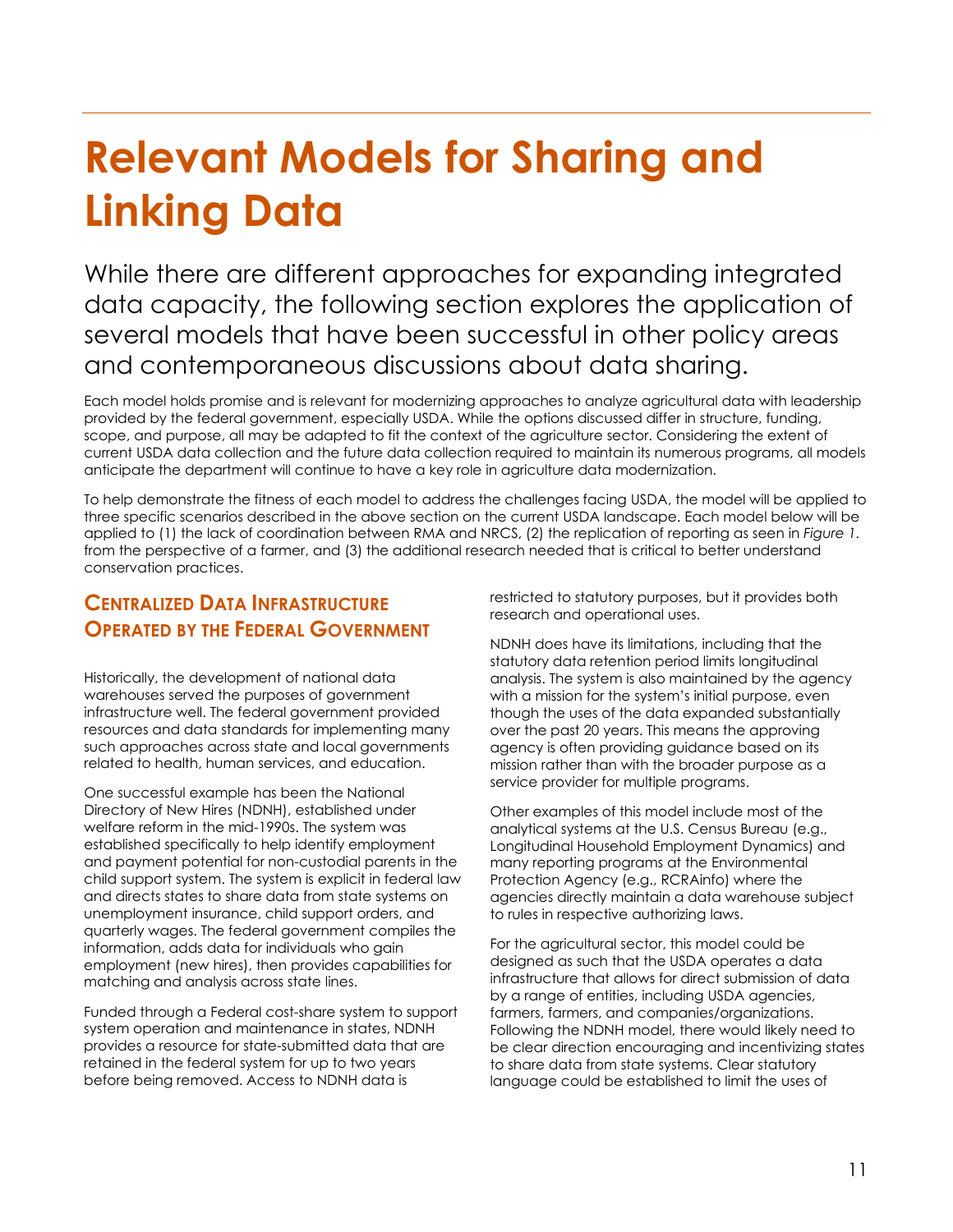data, what types of analytical projects could be completed, and the duration of data retention. The centralization of the resources in the federal government may also raise questions about enforcement actions or other potential uses of the data for unauthorized purposes. Mitigating these concerns could suggest that building the capacity under one of the existing USDA statistical agencies with CIPSEA authority would be preferable. This model would also require USDA to implement data standards to existing databases. As discussed above, departmental silos and lack of interoperability––not only between jurisdictions, but across existing data within the department–– impedes efficient, data-driven insights across programs. A centralized data repository within USDA would need to address current limitations to USDA data collection as well as collection going forward. This approach could be especially valuable for also enabling improved operational analytics for USDA administrative and management activities.

**EXAMPLE 1:** RMA and NRCS would store data collected from their respective programs in a central repository operated by the USDA. Upon the development of standardized data collection and reporting requirements, the two agencies would be able to monitor the progress of related programs as well as improve policy outcomes by better coordinating their programs and improve implementation through insights gained through data analysis.

**EXAMPLE 2:** Individual farmers would need only to submit required data once to state systems regarding agriculture. The state would then be responsible for submitting data from farmers, farmers, and ranchers in their jurisdiction to the central USDA repository. In addition to operating under a federal cost-share system that would ease the financial burden of state data collection, the single submission required from both the individual farmer and the state would further ease compliance burdens.

**EXAMPLE 3:** The centralized system would streamline and standardize security, privacy, and utilization of farm-level USDA data for public research. Bona fide researchers could incorporate the vast amount of data collected by all USDA agencies to analyze the effectiveness of different conservation practices and policies across regions, among other variables thereby accelerating our knowledge about how well and under what circumstances different types of farming and conservation practices work from productivity, profitability, and risk management perspectives.

<span id="page-11-0"></span>16 MITRE. (2009, April). Fusing Aviation Data: A New Approach to Keeping Skies Safer. Retrieved fro[m https://www.mitre.org/publications/project-stories/fusing](https://www.mitre.org/publications/project-stories/fusing-aviation-data-a-new-approach-to-keeping-skies-safer)[aviation-data-a-new-approach-to-keeping-skies-safer.](https://www.mitre.org/publications/project-stories/fusing-aviation-data-a-new-approach-to-keeping-skies-safer)

### **CENTRALIZED DATA INFRASTRUCTURE OPERATED BY NON-GOVERNMENTAL INTERMEDIARY**

Another approach is to develop a shared infrastructure for managing and warehousing data that is operated as a public-private partnership. These approaches have gained some popularity in recent years because they can achieve the agility of the private sector while retaining the oversight and protections provided by the government.

One such model is the Federal Aviation Administration's (FAA) partnership with MITRE under a contractual arrangement called a Federally Funded Research and Development Center (FFRDC). These approaches that are common for research, defense, and energy topics today, allow for the collection of sensitive information and integrated data while creating a trusted intermediary role between government and the data providers. For the FAA partnership, the FFRDC allows the intermediary to access both government and proprietary data to produce reports and summary statistics relevant for both industry and government.

The FFRDC has been a substantial component of the infrastructure for using integrated data to facilitate safe and effective management of the National Airspace System, among other technical capabilities of the FAA. The approach allows airlines to provide voice recorder and black box data along with reports from pilots into a confidential system.[16](#page-11-0) In turn, the FAA can use this information to analyze safety issues for airlines but since the FAA does not have direct access to the airlines' individual records, the FAA cannot use the system or data for direct enforcement actions.

To apply this model, USDA could sponsor a research center that has the capacity to integrate voluntarily reported data from across the agriculture industry as well as all levels of government. The establishment of an FFRDC would provide the capabilities to rapidly launch services and would be competitive under the requirements of the Federal Acquisition Regulations. The competitive component is an important one to both maximize stakeholder input and the efficiency of operational processes, all while benefiting from USDA oversight and partnership.

In practice, the FFRDC could suggest data standards or partner with USDA to issue new consensus data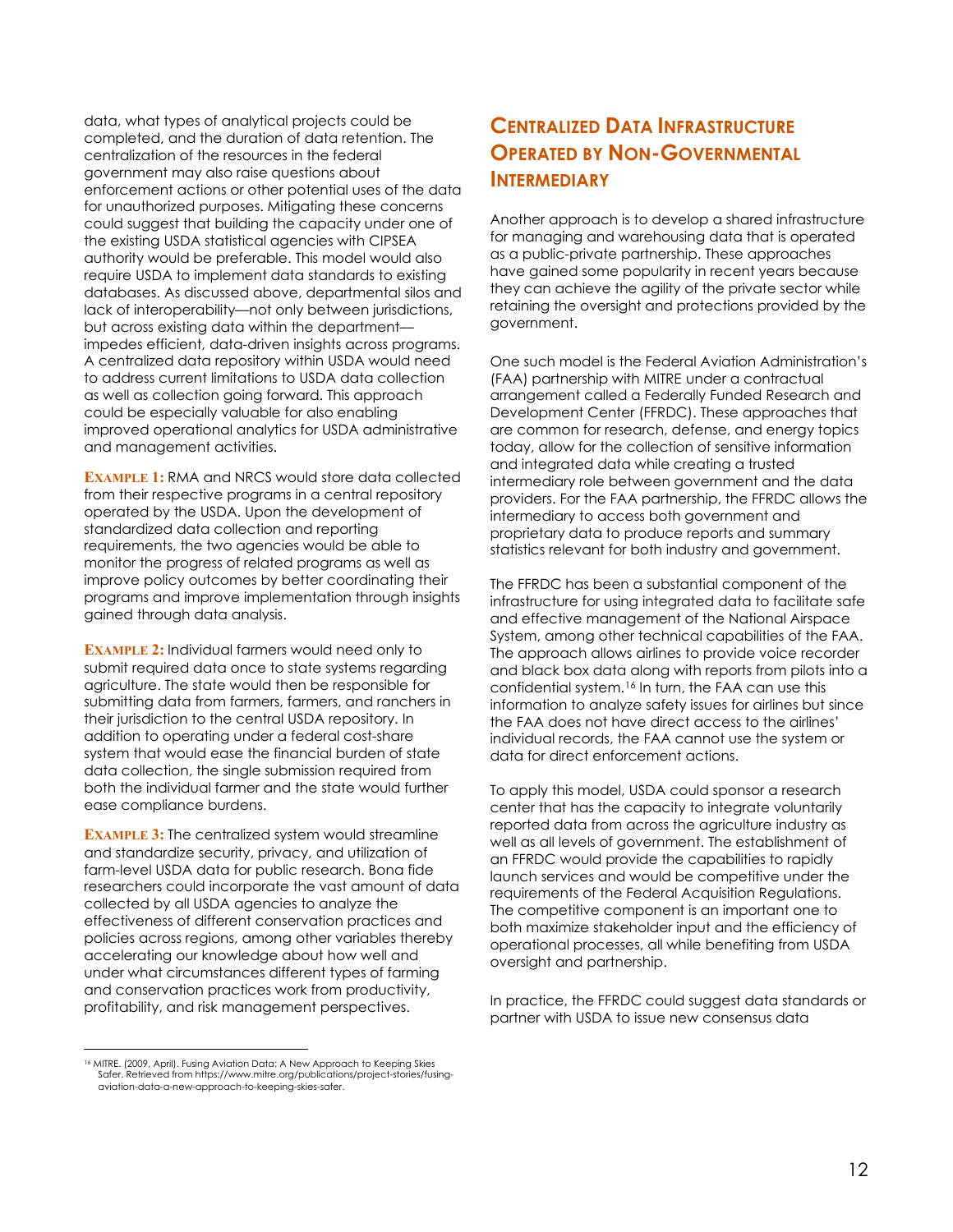standards when needed across key programs. Additionally, this approach would create a system that facilitates interoperability between existing data collection systems. Although the FFRDC would account for interoperability between jurisdictions and stakeholders, it would need to also account for the current silos and issues with interoperability within USDA. Without addressing USDA's internal barriers to data modernization, an FFRDC would be limited in its ability to analyze programs.

Another approach for implementing an FFRDC could include programmatic incentives for USDA to encourage voluntary reporting to a common platform developed in partnership with the FFRDC. For farmers and farmers (or the companies that collect such data) that may prefer not to share certain types of confidential data with the government, the FFRDC model with a trusted intermediary can offer a helpful solution to facilitate the common interest of farmers, researchers, and government in the analysis of highquality, timely data.

**EXAMPLE 1:** Using a USDA-established research center, RMA and NRCS would be able to access data from across the department as well as relevant industry data that may have not been previously reported. Due to the independence of the FFRDC model, reporting entities may no longer have potential hesitation regarding enforcement of the degree to which they are utilizing conservation programs. This would allow RMA and NRCS to develop a broader understanding of their relative programs in practice, draw upon the realities of compliance, and coordinate their programs in a way that may better serve the conservation and risk management missions. These benefits would also be realized if USDA used a common platform developed in partnership with the FFRDC.

**EXAMPLE 2:** Rather than submit the same data to individual agencies, a farmer could provide relevant information about their business––without fear of sharing proprietary information––to one location via the FFRDC model. Upon development of standard reporting and data collection needs, the individual would need only to adopt the new data collection requirements. These benefits would also be realized if USDA used a common platform developed in partnership with the FFRDC.

**EXAMPLE 3:** Researchers would benefit similarly from the FFRDC model. With access to USDA data as well as industry, proprietary, or alternative data assets, researchers could develop a broader understanding of USDA programs in practice and the application of different conservation practices and risk management approaches as applied regionally and by farming type. These benefits would also be realized if USDA used a common platform developed in partnership with the FFRDC.

### **DATA LINKAGE HUB OPERATED BY THE FEDERAL GOVERNMENT**

The Commission on Evidence-Based Policymaking recommended establishing a data linkage hub in the federal government to support research and analytics across a broad range of topics.[17](#page-12-0) The Evidence Commission recognized that this infrastructure did not exist in many relevant areas to support policy analysis and research and that a broad infrastructure was needed. In 2021, the Advisory Committee on Data for Evidence Building echoed this recommendation and acknowledged that this model could include multiple data services, including hubs for different policy domains to support an array of stakeholder needs.[18](#page-12-0) Though not yet established, this model is envisioned as part of the National Science Foundation, operating under CIPSEA designation, and would help consolidate and combine information securely from decentralized data providers and organizations.[19](#page-12-1)

While discussions are ongoing about whether the data service would be a FFRDC or a governmental entity, the model is unique relative to other linkage capabilities in government today. Although a data service may be housed in an FFRDC, it is distinct from the FFRDC model discussed above in model #2 in that the centralized hub envisioned by the Evidence Commission served primarily research purposes and may have had more limited value for farmers and farmlevel users. The data service is envisioned as a capability that would temporarily link data solely for analytical purposes. Because of the use of the CIPSEA authority and the strong privacy framework it provides, a data service would be obligated to keep confidential any data it uses, and any outputs would be subject to disclosure avoidance protocols that minimize the risk of re-identification for any person or business included in analysis. The combination of the privacy law and the temporary nature of the data linkages makes the data service appealing because of the possibility to bring together data assets in new ways while prioritizing privacy protections.

<sup>18</sup> ACDEB 2021.<br><sup>19</sup> Hart and Potok 2020.

<span id="page-12-1"></span><span id="page-12-0"></span><sup>17</sup> U.S. Commission on Evidence-Based Policymaking. (2017). The Promise of Evidence-Based Policymaking: Final Report of the Commission on Evidence-Based Policymaking. Washington, D.C.: GPO.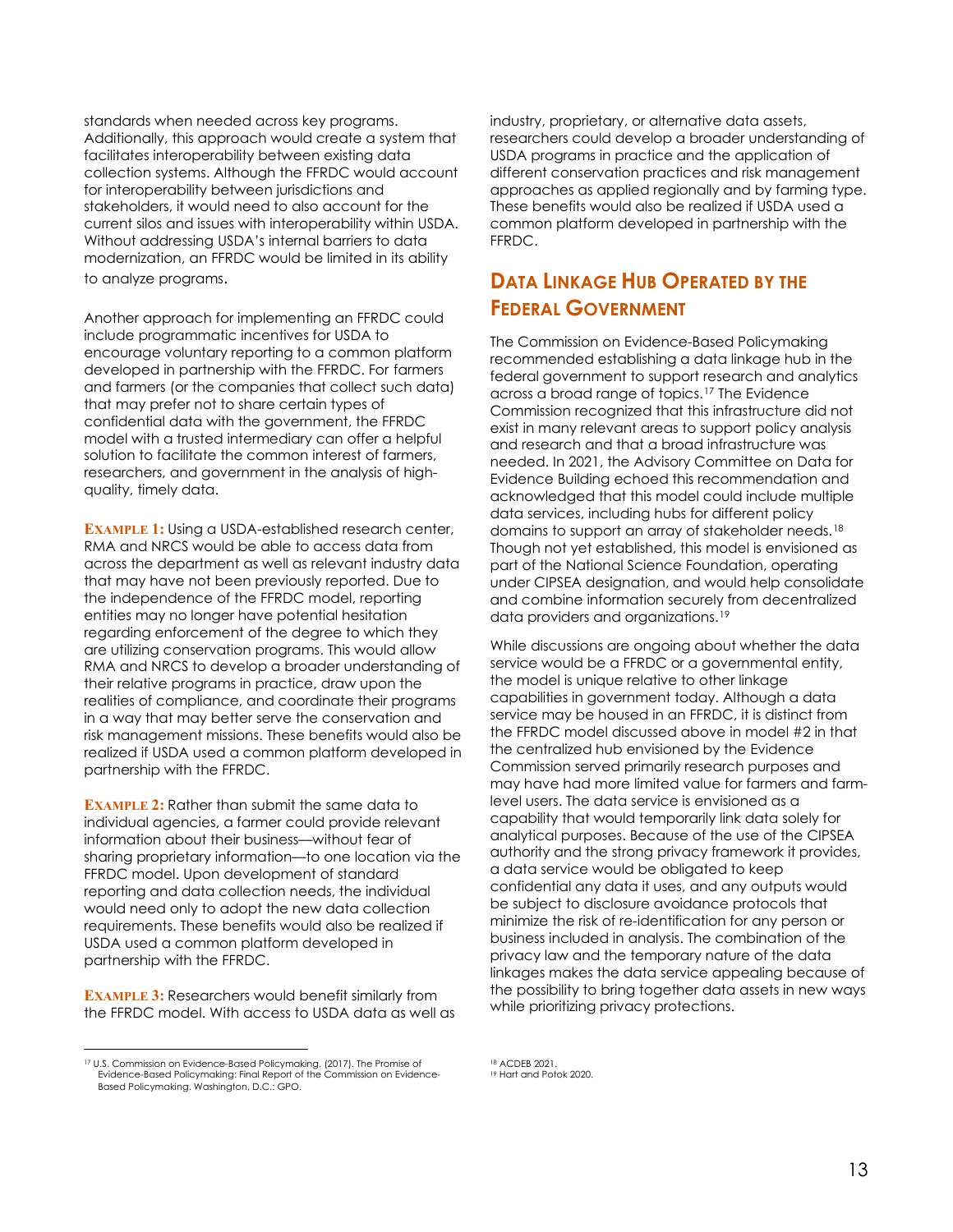The creation of a data service as recommended by the Evidence Commission would be useful for all sectors, including agriculture, and notably, it could be established administratively today. Serving as a secure, single platform for data linkage, individual farmers, farmers, and agricultural companies could voluntarily contribute to and access the service to improve operational capabilities. Even if the central data service were operated by another federal agency, the USDA could similarly create a support infrastructure that reflects the same principles and practices, especially if there is a high level of demand for services. The data service approach is also one that may be the most likely to incorporate privacy-preserving technologies, such as multiparty computation, in coming years as those technologies become cost-effective and scalable.

While the CIPSEA designation would provide the strong privacy framework mentioned above, CIPSEA is focused on statistical data and perhaps may not be the best fit to serve the purposes of USDA program data for the goals envisioned in this context. That is not to say that CIPSEA is not a strong privacy framework––indeed it is. However, the legal framework also has understandable and known limits on what data can and should be used for that may also suggest areas where the legal framework should not be adopted for data sharing purposes in all contexts. Further potential limitations to this approach are that if the capabilities are authorized under another federal agency, USDA may have less influence to ensure data owners and providers are compensated for efforts to support analysis and that there may be a lack of trust on the part of farmers to engage with a non-USDA agency. Additionally, if a centralized data linkage platform is administered by NSF rather than USDA, there may be significant hurdles to ensure the department complies with necessary standards. The vast amount of data USDA collects and interoperability issues within the agency would require the agency to implement necessary standards to existing databases so they are linkable, as well as to establish operability standards for interagency and intergovernmental data sharing systems. Such an approach would also likely offer limited support for operational and management analysis at USDA given the need to compete for prioritization of analytical activities through a system governed or managed at NSF.

**EXAMPLE 1:** A data linkage service could provide a single location where RMA and NRCS program data would be collected and accessible for research and analysis. This would allow RMA and NRCS a broader understanding of their relative programs in practice, draw upon the realities of compliance, and coordinate their programs in a way that may better serve the conservation mission. Unlike the other models described here, the data service would provide temporary linkage and be restricted to the high privacy standards needed for CIPSEA designation. However, CIPSEA is best fit for statistical data, so program analysis that would benefit from administrative data may not be feasible with the model particularly if individual records are needed for further investigation or scrutiny following review of group-level analytics to take further actions for services.

**EXAMPLE 2:** Operating as a single data hub, an individual producer would again experience simplified reporting compliance by having a new standardized reporting method to submit all relevant program data. The individual would also be confident in the level of privacy protection offered by the linkage model and be assured that submitted data would be unable to be used to enforce program compliance.

**EXAMPLE 3:** Accessible through a single application process, the data service would provide approved researchers access to all government data across departments as well as other data providers. The wealth of data available to analyze would facilitate new research into various factors impacting conservation practices across the country. Similar to the limitations for USDA's RMA and NRCS, CIPSEA is best fit for statistical data, so program analysis that would benefit from administrative data may not be feasible with the model.

### **CONTRACTUAL MODEL WITH RELEVANT PARTNERS**

One major concern in data sharing models is the degree to which data owners or aggregators are compensated, whether financially or otherwise, for valuable data. The National Vital Statistics System (NVSS) is one such model that calibrates the data compilation progress with compensation for efforts. The National Center for Health Statistics (NCHS) partners with 57 state and local jurisdictions to collect detailed birth and death data from across the country.[20](#page-13-0) The information is used for rapid health surveillance and for producing detailed statistical analyses of public health topics.

[https://www.norc.org/PDFs/A%20Blueprint%20for%20U.S.%20Firearms%20Data%2](https://www.norc.org/PDFs/A%20Blueprint%20for%20U.S.%20Firearms%20Data%20Infrastructure/Improving%20Data%20Infrastructure%20to%20Reduce%20Firearms%20Violence_Chapter%207.pdf) [0Infrastructure/Improving%20Data%20Infrastructure%20to%20Reduce%20Firearm](https://www.norc.org/PDFs/A%20Blueprint%20for%20U.S.%20Firearms%20Data%20Infrastructure/Improving%20Data%20Infrastructure%20to%20Reduce%20Firearms%20Violence_Chapter%207.pdf) [s%20Violence\\_Chapter%207.pdf.](https://www.norc.org/PDFs/A%20Blueprint%20for%20U.S.%20Firearms%20Data%20Infrastructure/Improving%20Data%20Infrastructure%20to%20Reduce%20Firearms%20Violence_Chapter%207.pdf)

<span id="page-13-0"></span><sup>&</sup>lt;sup>20</sup> N. Potok and N. Hart. (2021). "Practical Steps for Building State Capacity and Infrastructure to Use Data for Evidence-Based Decision Making" in Improving Data Infrastructure to Reduce Firearms Violence. Washington, D.C.: NORC at the University of Chicago, pp. 132-165. Retrieved from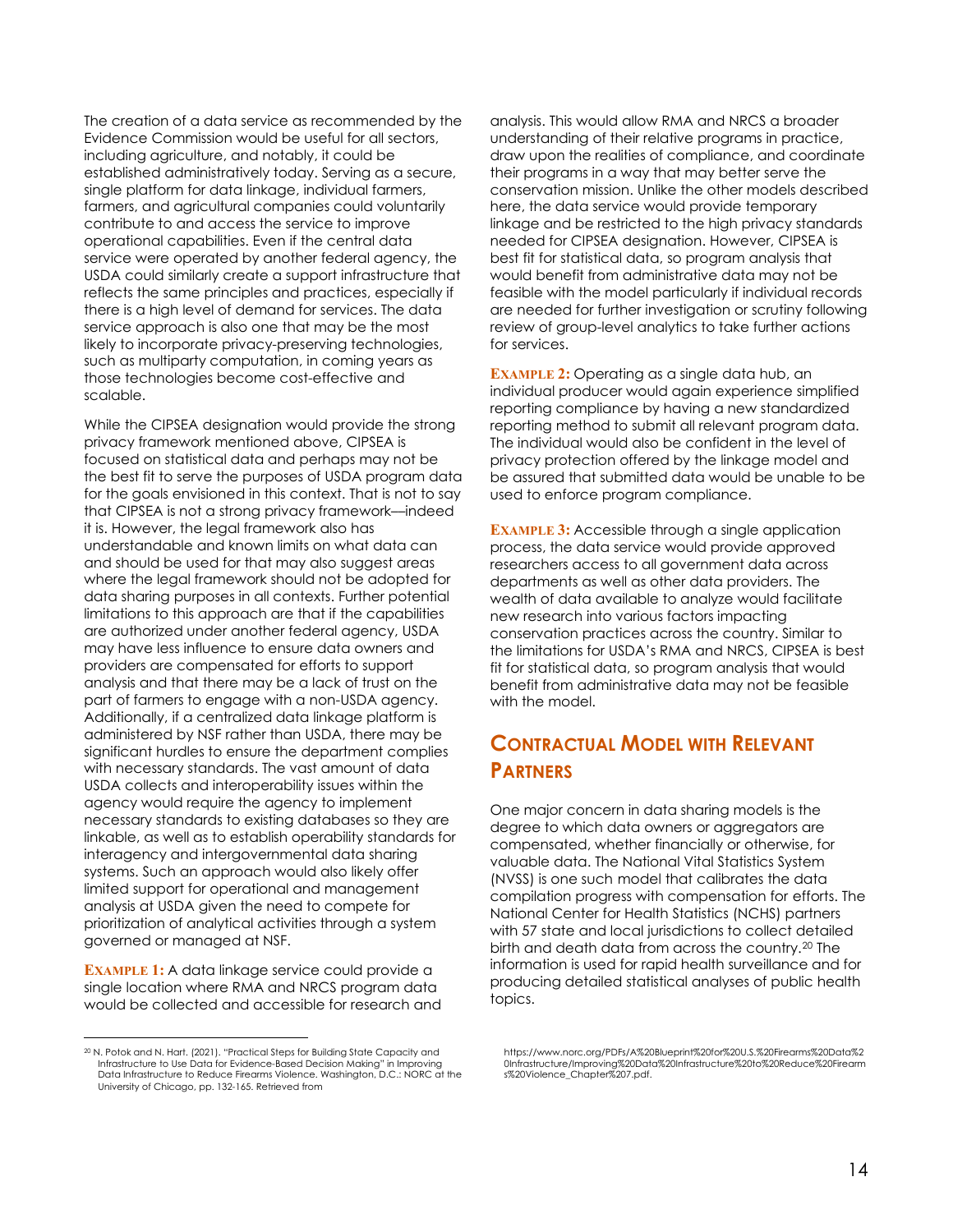In exchange for reporting detailed microdata, NCHS provides funding under contract to compensate for the submission of the data. The contract rates are negotiated by a non-profit consortium for vital records agencies. In addition, NCHS provides extensive technical assistance and support for data providers about the classification procedures, relevant codes and data standards, and processing of the vital records data. In addition to resources provided by NCHS, multiple other federal agencies support the vital records system in exchange for submission of portions of the data files. For example, the Social Security Administration (SSA) receives a subset of the data to compile a simplified "death master file" that is used to match benefits payments to deceased individuals' personal information to reduce improper payments.

Due to the centralized contracting model, efforts are underway to incentivize data providers to quickly convert to electronic reporting and sharing through modernized data systems. In practice, faster data reporting is compensated by federal agencies purchasing the information at a higher rate, yet the model ensures that the data providers are fairly compensated for the data they collect and manage. Once under a contract agreement with the federal agency, data providers would be required to provide data. Data access is also restricted by NCHS, which relies on CIPSEA data protections. Researchers can use a Federal Statistical Research Data Center to access the restricted files. There are also ongoing efforts to establish a virtual data enclave for researchers to securely access restricted data files at NCHS.<sup>[21](#page-14-0)</sup> This model is one that may be likely to facilitate adoption of privacy-enhancing technologies like multiparty computation, though such approaches are possible under other proposed models as well.

There are limits to the contractual approach, including that it does require some coordination among data farmers to negotiate contract rates. From a federal government perspective, it may also overcompensate the full cost of data collection and management, providing a high premium on data that could be shared through other collaborations. This approach also hinges on the ability of data farmers to not sell confidential or restricted data on an open market, because doing so would limit the ability to conduct aggregate analyses without introducing risks of reidentification or other potential harms that are otherwise mitigated today through standard disclosure avoidance processes and tiered access restrictions.

<span id="page-14-0"></span><sup>21</sup> Centers for Disease Control. (2021). Data Modernization Initiative Strategic Implementation Plan. Retrieved from:

USDA could apply a contractual arrangement to compile locally collected data, including consolidation with non-governmental or other relevant data assets. USDA could also incentivize farmers to participate in data sharing by more closely linking farm bill programs to the collection of baseline data and providing premiums for more comprehensive data sharing. Under a contractual arrangement, farmers, or consortia, would receive compensation based on the level of data, application of standards, quality of data, and other attributes. The model would in turn incentive data use from federal actors who are paying directly for access and use, which might better encourage frequent summary tabulations and reports for stakeholders. At the same time, the compensation and common data standards encourage interoperability at a local level. However, similar to the other models, existing interoperability problems within the agency must also be addressed to adequately produce crossprogram analyses.

**EXAMPLE 1:** RMA and NRCS could benefit from a contractual model, as they would have new access to compiled standardized microdata that may have otherwise been of lesser quality or granularity. The incentives offered by USDA may also provide RMA and NRCS with a higher quantity of data as well. If USDA tied the agencies' conservation programs with the data collection required through the contractual agreements, RMA and NRCS may be able to manage their programs more accurately and efficiently in an integrated manner to improve risk management and conservation outcomes.

**EXAMPLE 2:** Compensation for the quantity of data, quality of data, and how quickly reported the farmlevel data is to the USDA adds an attractive incentive for individual farmers to not only participate in additional USDA programs but to provide additional data. Specifications of data standards, quality, and level of data established in the contract would also ease the reporting requirements for individual farmers, as they would only have to submit data once and would have guidance on exactly how to do so.

**EXAMPLE 3:** While researchers would not be directly involved in the contractual relationship with USDA and would have to pay to utilize the data, the data would likely be of high quality and granularity to provide deeper insights into programs across the USDA.

In all four of these models, there are clear opportunities for collaboration with farmers, farm groups, cooperatives, land grant universities, agri-business, and

[https://www.cdc.gov/surveillance/pdfs/FINAL-DMI-Implementation-Strategic-](https://www.cdc.gov/surveillance/pdfs/FINAL-DMI-Implementation-Strategic-Plan-12-22-21.pdf)[Plan-12-22-21.pdf.](https://www.cdc.gov/surveillance/pdfs/FINAL-DMI-Implementation-Strategic-Plan-12-22-21.pdf)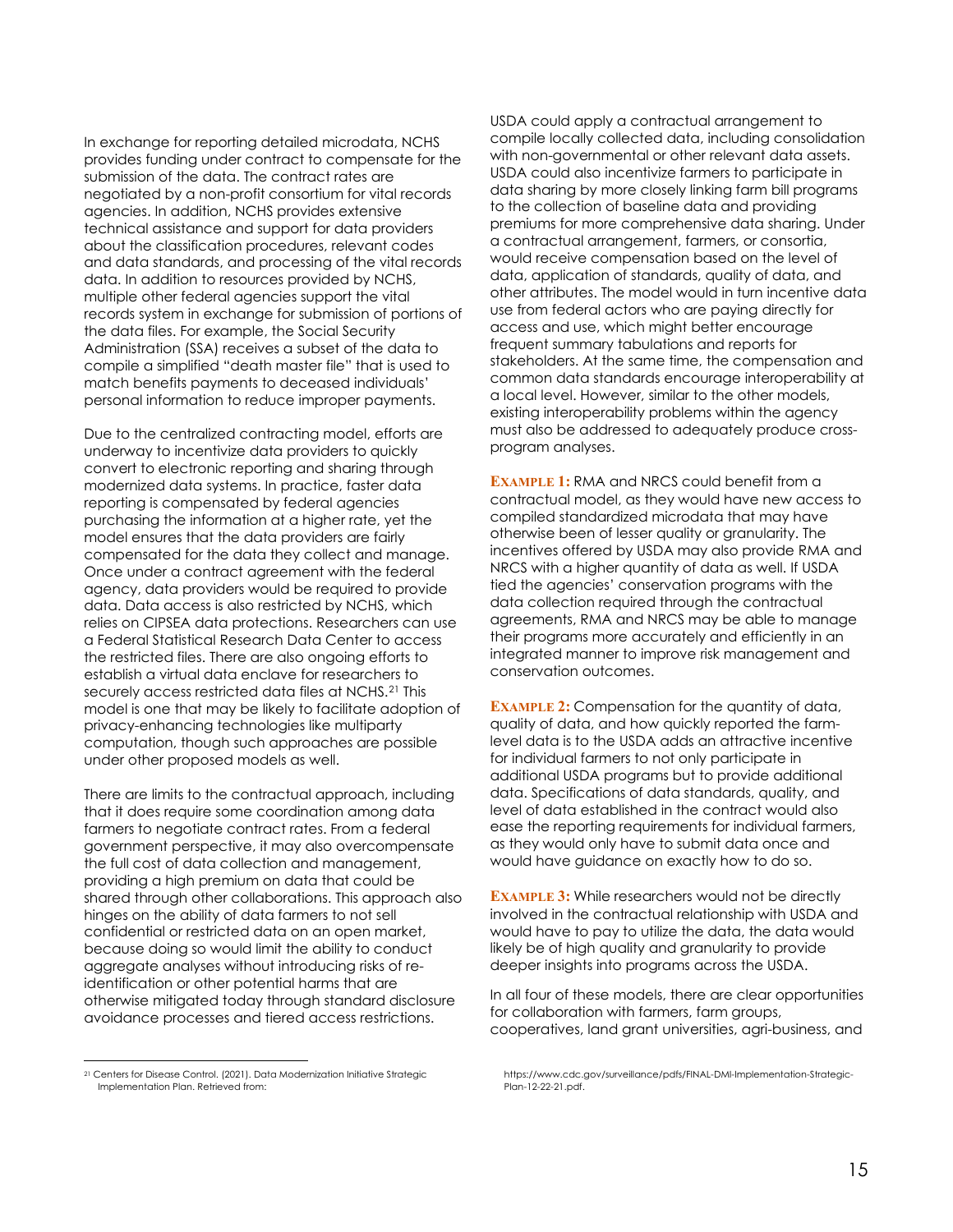other relevant entities to ensure the systems have oversight and provide clear benefits to the data providers. Each may also be paired with the development and distribution of training materials responsive to emerging needs to enhance data quality and facilitate access.

### **Table 1. Options for Integrated Agricultural Data Capacity and Satisfaction of Attributes**

| <b>Attributes</b>                            | <b>Option 1:</b><br><b>Centralized at</b><br><b>USDA</b>                                                                                                                                                | Option 2:<br><b>Centralized</b><br>Quasi-<br><b>Governmental</b><br><b>Hub</b>                                                                                                                                                                                    | <b>Option 3: Federal</b><br><b>Linkage Hub</b>                                                                        | <b>Option 4:</b><br><b>Decentralized</b><br><b>Partnership</b>                                        |
|----------------------------------------------|---------------------------------------------------------------------------------------------------------------------------------------------------------------------------------------------------------|-------------------------------------------------------------------------------------------------------------------------------------------------------------------------------------------------------------------------------------------------------------------|-----------------------------------------------------------------------------------------------------------------------|-------------------------------------------------------------------------------------------------------|
| <b>Farmer and Public</b><br><b>Trust</b>     | <b>Traditional USDA</b><br>mechanisms with<br>established<br>processes to identify<br>projects and benefits                                                                                             | Create new<br>mechanisms<br>guided by federal<br>statistical agency<br>principles and<br>practices                                                                                                                                                                | Create new<br>mechanisms guided<br>by federal statistical<br>agency principles<br>and practices                       | Create new<br>mechanisms<br>guided by<br>federal statistical<br>agency<br>principles and<br>practices |
| <b>Privacy and</b><br><b>Confidentiality</b> | Access and use<br>restricted to statutory<br>purposes and<br>administrative<br>protections, could<br>designate most<br>sensitive components<br>within CIPSEA or use<br>other authority.<br>Privacy Act. | Access and use<br>restricted to<br>statutory purposes<br>and administrative<br>protections, could<br>designate sensitive<br>components as a<br>CIPSEA-eligible<br>agent for<br>additional<br>protections if<br>desired or use<br>other authority.<br>Privacy Act. | CIPSEA-eligible<br>designation and<br>other use limitations.<br>Privacy Act.                                          | Ad hoc data<br>sharing<br>agreements in<br>contracts.<br>Privacy Act.                                 |
| Independence                                 | Subject to USDA<br>Secretary discretion                                                                                                                                                                 | Quasi-<br>independent,<br>subject to some<br><b>USDA Secretary</b><br>discretion and<br>third-party<br>oversight                                                                                                                                                  | Likely quasi-<br>independent if at NSF,<br>subject to some NSF<br>Director discretion<br>and third-party<br>oversight | Subject to some<br><b>USDA Secretary</b><br>discretion                                                |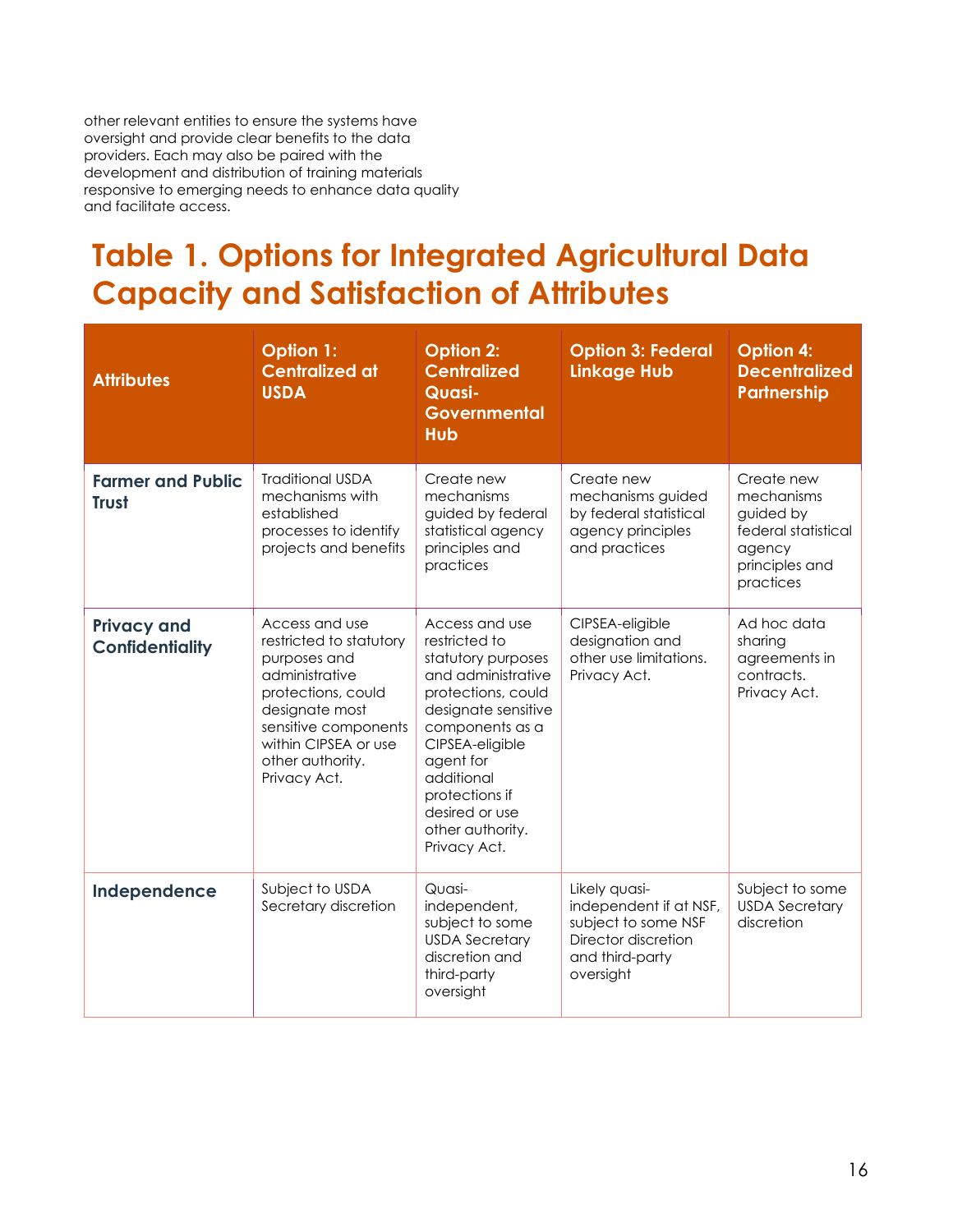| <b>Attributes</b>                                             | <b>Option 1:</b><br><b>Centralized at</b><br><b>USDA</b>                                                                                                                                                  | <b>Option 2:</b><br><b>Centralized</b><br><b>Quasi-</b><br><b>Governmental</b><br><b>Hub</b>                                                                                                                         | <b>Option 3: Federal</b><br><b>Linkage Hub</b>                                                                                                                                                                                                      | <b>Option 4:</b><br><b>Decentralized</b><br><b>Partnership</b>                                                                                                                     |
|---------------------------------------------------------------|-----------------------------------------------------------------------------------------------------------------------------------------------------------------------------------------------------------|----------------------------------------------------------------------------------------------------------------------------------------------------------------------------------------------------------------------|-----------------------------------------------------------------------------------------------------------------------------------------------------------------------------------------------------------------------------------------------------|------------------------------------------------------------------------------------------------------------------------------------------------------------------------------------|
| <b>Data Acquisition</b><br>and Management<br><b>Authority</b> | Limited. Possible<br>administrative<br>expansions with some<br>CIPSEA designations.<br><b>Computer Matching</b><br>Agreement Act.                                                                         | Limited. Possible<br>administrative<br>expansions with<br>some CIPSEA<br>designations.<br>Computer<br>Matching<br>Agreement Act.                                                                                     | Yes, within CIPSEA.<br>Computer Matching<br>Agreement Act.                                                                                                                                                                                          | Limited. Computer<br>Matching<br>Agreement Act.                                                                                                                                    |
| <b>Scalable</b><br><b>Functionality</b>                       | USDA has existing data<br>linkage capacity, data<br>expertise. Would<br>require investment in IT<br>for infrastructure and<br>ensuring states,<br>localities, farmers have<br>resources to<br>participate | FFRDC partner<br>would be selected<br>based upon<br>expertise, data<br>linkage, and IT<br>capacity. Would<br>require investment<br>in state, local,<br>producer partners<br>to have the data<br>skill to participate | NSF equipped with<br>necessary data<br>expertise and IT to<br>develop processes; if at<br>USDA, would need to<br>create infrastructure.<br>Would require<br>investment in state,<br>local, producer partners<br>to have resources to<br>participate | USDA has existing<br>data linkage<br>capacity, data<br>expertise. Would<br>require investment<br>in state, local,<br>producer partners<br>to have the data<br>skill to participate |
| <b>Stable Funding</b>                                         | Subject to ongoing<br>appropriations,<br>reimbursable authority,<br>commitments from<br>data providers, and<br>the user community                                                                         | Subject to ongoing<br>appropriations,<br>reimbursable<br>authority,<br>commitments from<br>data providers,<br>and the user<br>community                                                                              | Subject to ongoing<br>appropriations,<br>reimbursable authority,<br>commitments from<br>data providers, and the<br>user community                                                                                                                   | Subject to ongoing<br>appropriations,<br>voluntary<br>participation in<br>contracts,<br>commitments from<br>data providers,<br>and the user<br>community                           |
| <b>Oversight and</b><br><b>Accountability</b>                 | Subject to GAO, IG,<br>and congressional<br>committee oversight                                                                                                                                           | Subject to GAO,<br>IG, and<br>congressional<br>committee<br>oversight                                                                                                                                                | Subject to GAO, IG,<br>and congressional<br>committee oversight.<br>May be subject to<br>additional oversight                                                                                                                                       | Subject to GAO,<br>IG, and<br>congressional<br>committee<br>oversight. State<br>and local level<br>oversight bodies                                                                |
| Inter-<br><b>Governmental</b><br>Support                      | Need to strengthen<br>local, state, producer<br>relationships                                                                                                                                             | Flexible<br>collaboration<br>model, need to<br>create new<br>relationships with<br>farmers                                                                                                                           | Flexible collaboration<br>model, need to create<br>cross-agency<br>relationships                                                                                                                                                                    | Need to<br>strengthen local,<br>state, farmer<br>relationships                                                                                                                     |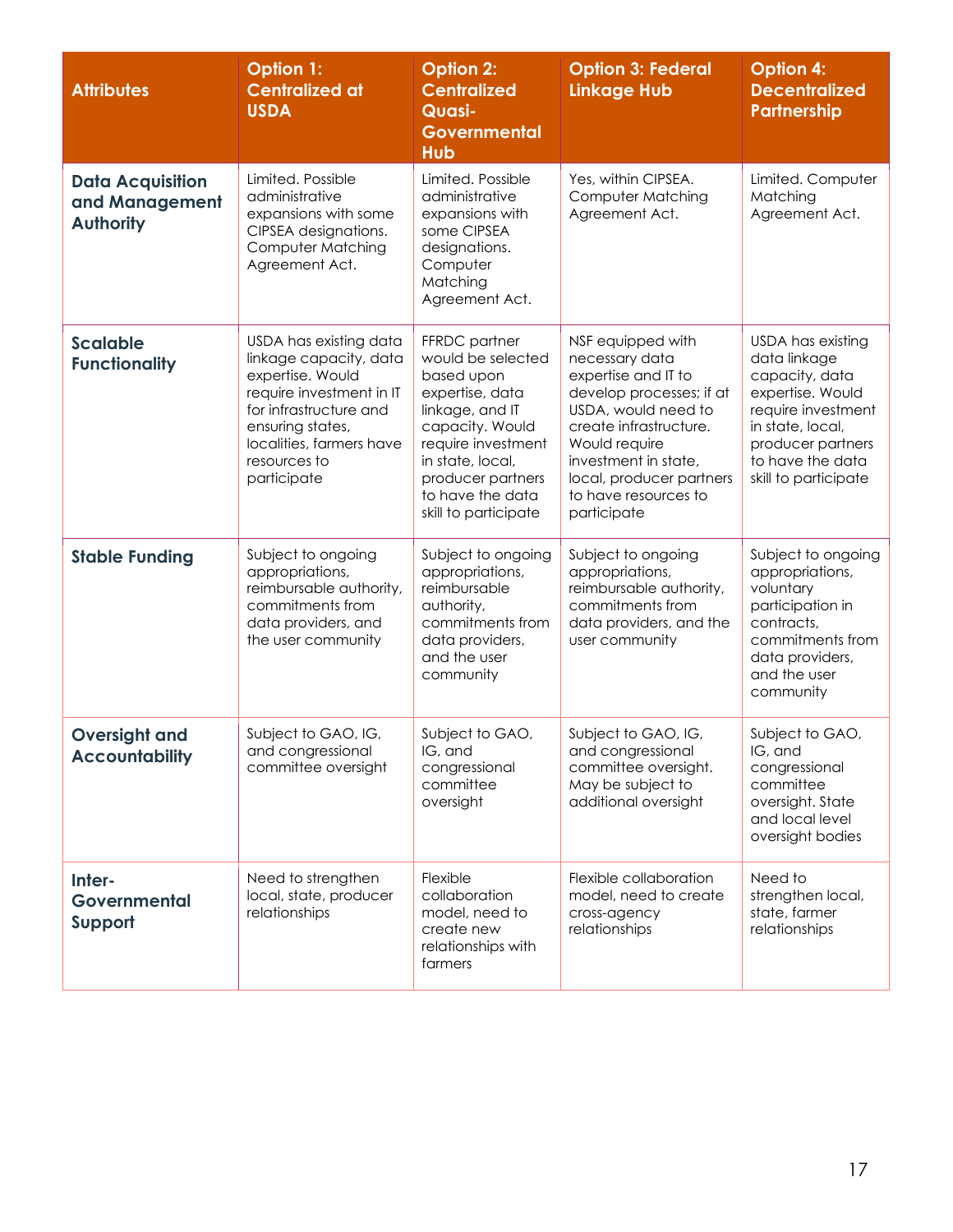## **Next Steps for Integrated Agricultural Data**

There is much work to be done to improve USDA's data capabilities, but fully-integrated agricultural data is essential to continue U.S.'s place as the world's leader in agricultural production.

While a more robust data infrastructure for agriculture is needed, there are many factors and considerations to weigh in determining how to best proceed. In this white paper, we presented a series of key attributes for weighing four options that each have merits for improving the status quo for the agriculture sector and USDA.

In selecting any of these options for further action, authorizing legislation can further clarify data collection, acquisition, sharing, and protection authorities that are critical for an effective system. In addition, outlining meaningful and realistic mechanisms for oversight and transparency while simultaneously encouraging information sharing about how data are being responsibly used will be important for promoting public trust and accountability.

The USDA has made important strides in improving its data capabilities in recent years, but there remains much room for progress to modernize an infrastructure critical to farmers and policymakers alike. The time has come for USDA and the policy community to consider how to accomplish the joint objective of protecting critical data while also allowing for its use to answer critical questions. Taking action to modernize USDA's data infrastructure will promote much-needed innovation and adaptation by equipping the country's farmers, and policymakers with the information they need about farms, farming practices, and agriculture policy.